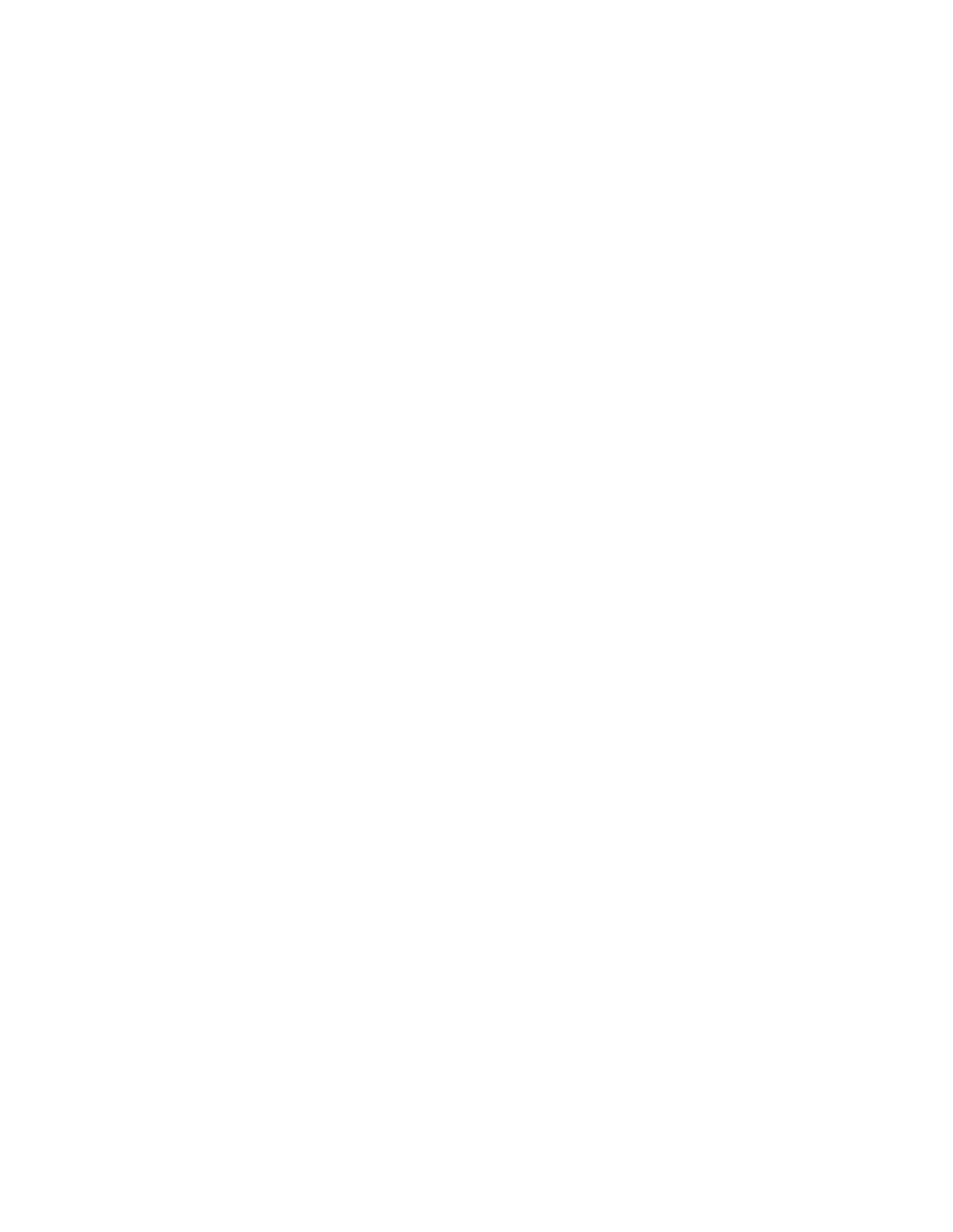# **Table of Contents**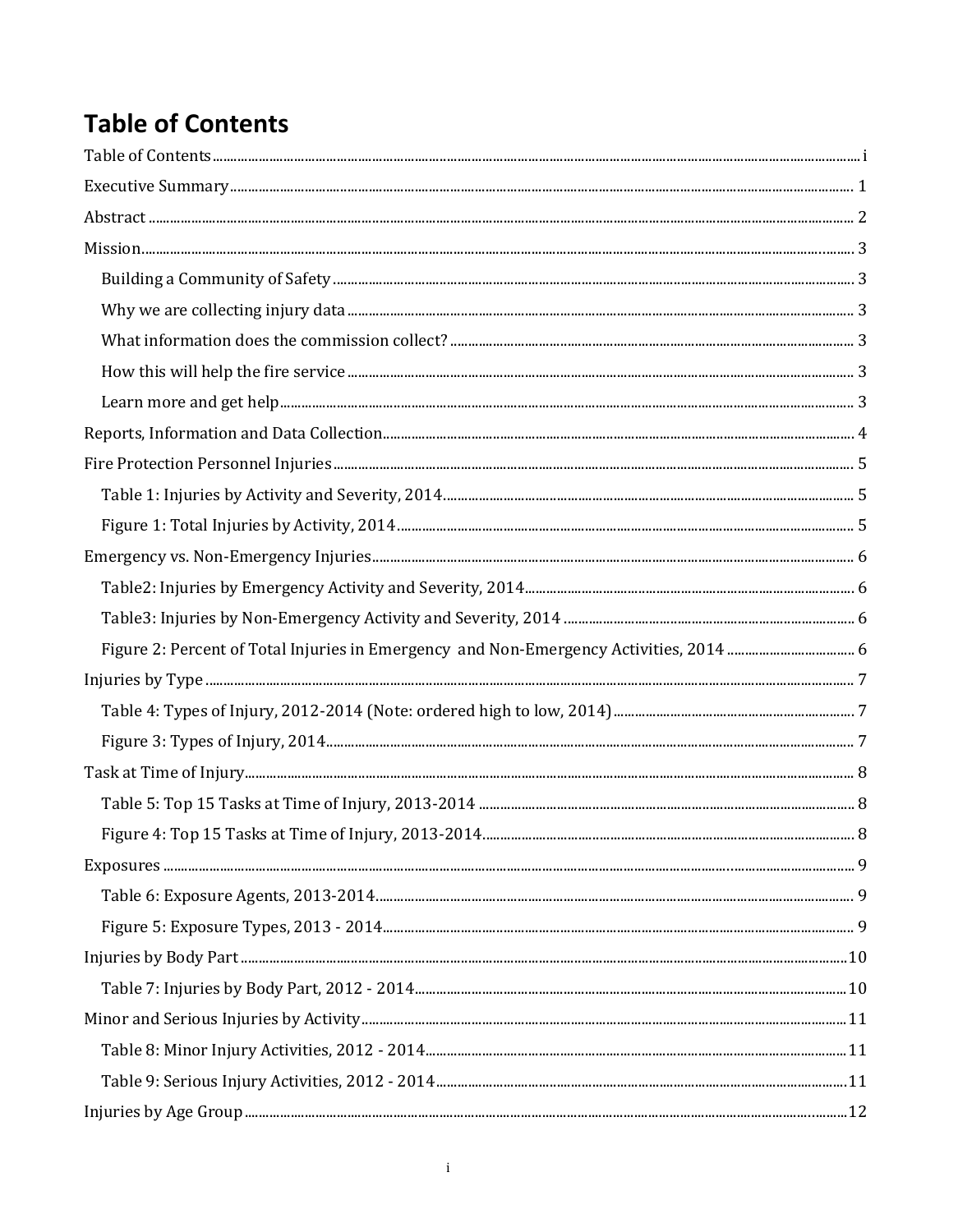| Comparison between the State of Texas (2014) and National Fire Protection Association (NFPA), U.S. |
|----------------------------------------------------------------------------------------------------|
|                                                                                                    |
| Figure 10: Injuries by Activity Percentages - Comparing Texas 2014 and NFPA 2013 22                |
|                                                                                                    |
|                                                                                                    |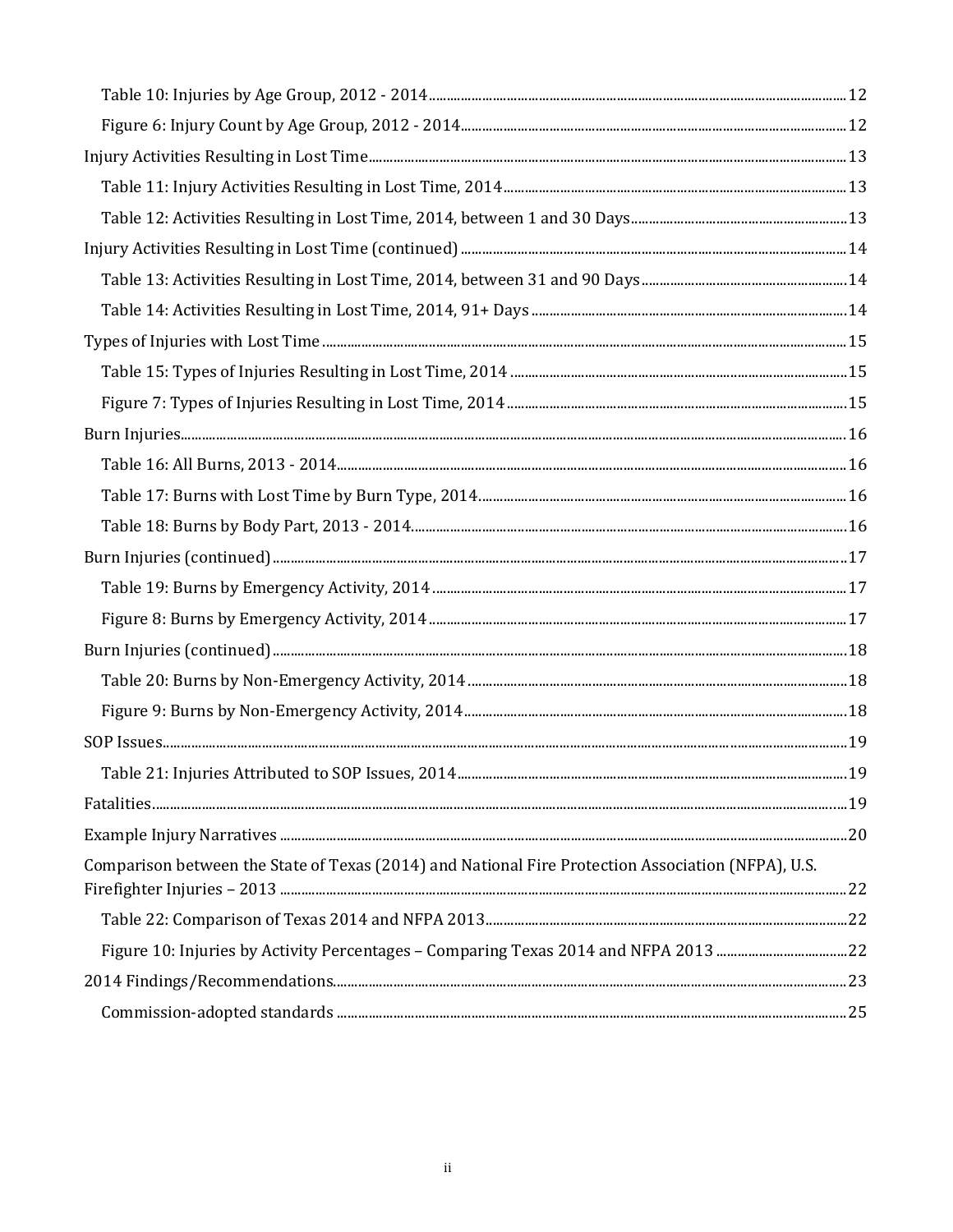### **Executive Summary**

This report includes the abstract, mission, reports, information and data collected. The report includes fire fighter injuries reported to the Texas Commission on Fire Protection in 2014, with charts and graphs depicting the collected information. The report also compares Texas injuries to National Fire Protection Association (NFPA) U.S. Firefighter Injuries - 2013.

Under Texas Government Code §419.048, the Texas Commission on Fire Protection is charged with developing and establishing criteria to receive and analyze injury information pertaining to Texas fire fighters. The commission reviews this information to develop recommendations to help reduce fire protection personnel injuries. The commission provides this information to the State Fire Marshal's Office (SFMO) by September 1 of each year for inclusion in the SFMO's annual Firefighter Fatality Investigations Report. The commission has enacted rules about reporting injuries in the Texas Administrative Code (TAC) Title 37, Chapter 435, and has established the criteria and policies for reporting and analyzing the information.

The commission built the data systems necessary to gather this information in 2010. Development is ongoing as we receive feedback from stakeholders on the efficiency of the system. The reporting process is accomplished online through the commission's website. Every fire department regulated by the commission has been notified of the requirement to report. Several volunteer departments, which are not regulated by the commission, are also participating voluntarily.

This report concludes with recommendations from the commission.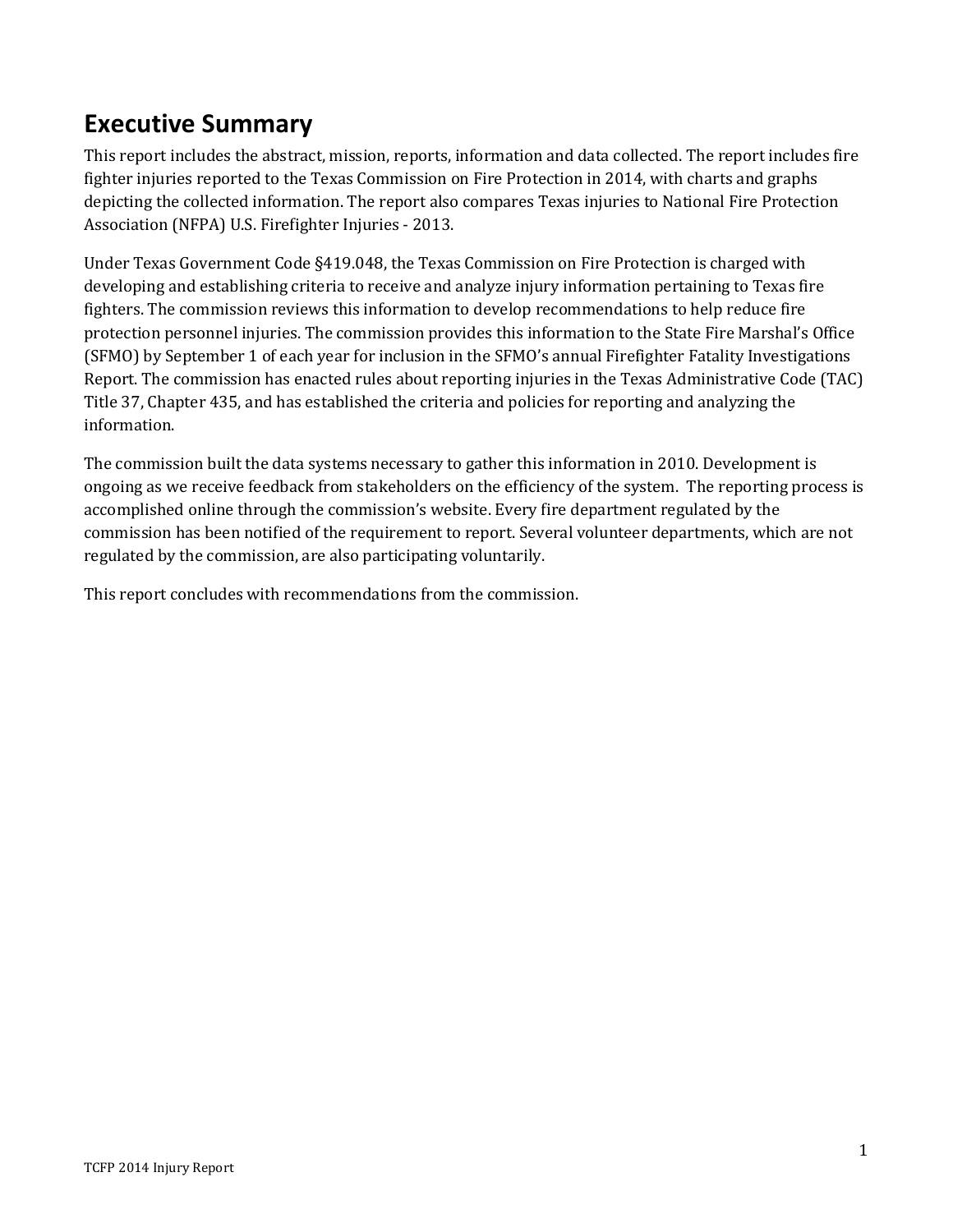### **Abstract**

Texas fire departments reported 4,055 injuries to the Texas Commission on Fire Protection in calendar year 2014. Of these, 992 occurred during fire suppression activities, representing 24.5 percent of the total reported injuries. This represents a four percent increase in the ratio of fire suppression injuries to the total, which in 2013 accounted for 20.7 percent of injuries.

A larger number of reported injuries occurred in emergency medical services (EMS) activities: 1,065 of the 4,055 total reported injuries, or 26.2 percent. This represents a slight decrease in the ratio of EMS injuries to total injuries from 2013, in which 1,116 of 4,051 total injuries, or 27.5 percent, occurred during EMS activities. As in 2013, more *total* injuries occurred in EMS, but fire suppression activities resulted in more injuries that were serious: 177 of the 992 fire suppression injuries were serious (17.8 percent), and 164 of the 1,065 EMS injuries were serious (15.3 percent). The commission defines a serious injury as one that results in missed work.

After EMS and fire suppression, the next highest number of injuries reported in 2014 occurred in the performance of station duties, with 631, or 15.5 percent, of the total injuries. This is nearly the same as in 2013, with 654, or 16 percent, of the total injuries occurring in the station.

Skills training and wellness/fitness activities again rounded out the top five activities resulting in injuries, with 470 (11.5 percent) and 384 (9.4 percent), respectively. The total number of injuries reported in station duties, skills training, and wellness/fitness activities (which are all non-emergency activities) represented over a third (36.6 percent) of the total injuries. This was nearly identical to 2013.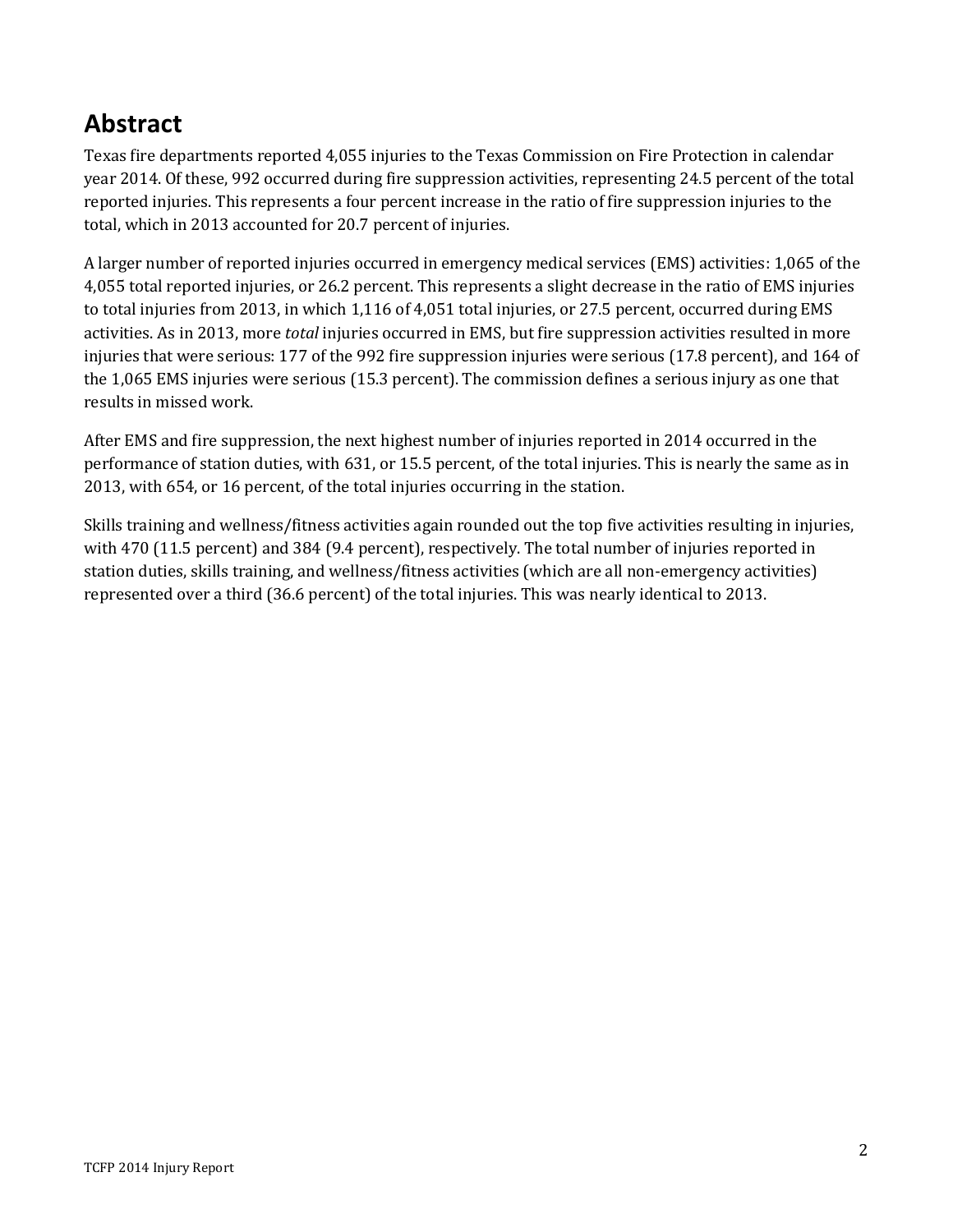### **Mission**

*The commission shall gather and evaluate data on fire protection personnel injuries and develop recommendations for reducing injuries.* 

The commission 's educational and outreach programs provide information on the various educational resources available through TCFP's Ernest A. Emerson Fire Protection Resource Library, associated references linked to this subject, TCFP outreach programs such as the "Avoid Injury!" blog and newsletters, and the adoption of the "Courage to be Safe" program.

### *Building a Community of Safety*

The goal of the Texas Commission on Fire Protection's injury reporting program is to help the fire service community identify common injuries and learn how to avoid risk and prevent injuries.

### *Why we are collecting injury data*

Under Texas Government Code §419.048, the Texas Legislature charged the commission with gathering and evaluating data on injuries. The rules requiring regulated entities to report injuries to the commission are in Texas Administrative Code §435.23. The commission encourages volunteer entities to report injuries so that it can gain as accurate a picture as possible concerning injury trends in the Texas fire service. The injury reporting program began in March 2010.

### *What information does the commission collect?*

- Minor, serious, critical and fatal injuries
- Activities where fire personnel are injured
- Types of injuries (burns, strain-sprains, wounds, etc.)
- Body parts being injured
- Tasks performed at the time of injury
- Missed time
- Work assignment after injury
- Malfunctions/failures of personal protective equipment (PPE), self-contained breathing apparatus (SCBA), personal alert safety systems (PASS devices) and standard operating procedures (SOPs)

### *How this will help the fire service*

- Identify common injuries
- Identify trends in injuries
- Identify needed training
- Evaluate and find improvements in procedures
- Track lost time injuries (requested by user community)

### *Learn more and get help*

The commission provides information on reported injuries to the fire service via its website, its "Avoid Injury!" blog, its Facebook page and in its year-end addendum to the State Fire Marshal's Office's annual report.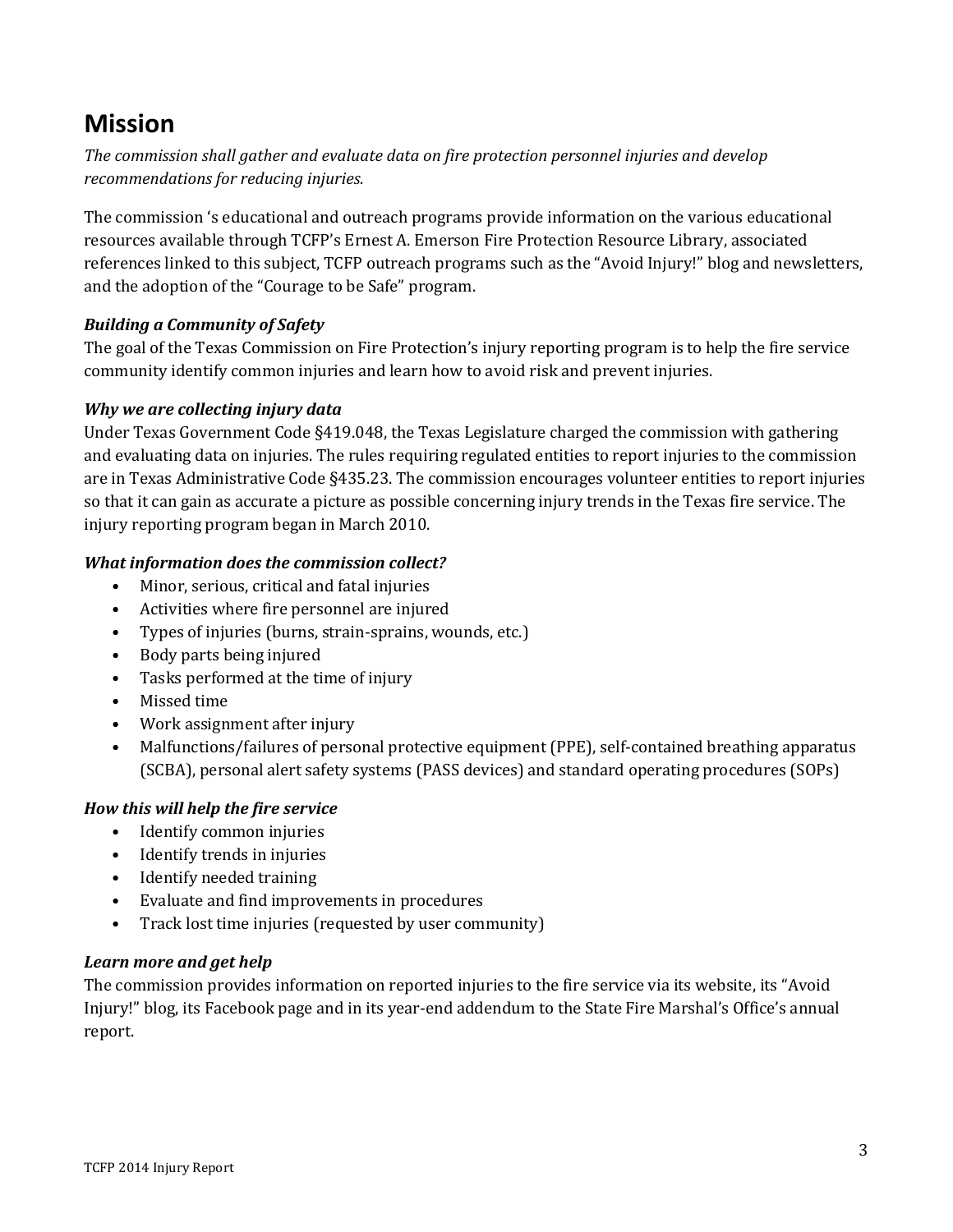### **Reports, Information and Data Collection**

This report contains data submitted by regulated and non-regulated entities. The data collected in 2014 was the fourth full year of reporting. The commission anticipates that it will take five full years of reporting to provide more substantive and accurate data for trending and analysis.

Of the approximately 659 commission-regulated entities included in this report, 539, or 81.49 percent, either submitted an injury report or a "no injury" report for months in which their personnel did not have any injuries. (Of the non-reporting departments, 66.36 percent are entities with five or fewer members.) Nine non-regulated departments participated voluntarily in the program.

The commission continually reaches out to fire protection entities to communicate the need to report, the types of information needed, and how to respond to requests for additional information. Commission staff members attend and present at the Texas Fire Chiefs Association's regional meetings, local chiefs' meetings, Southwest Fire Rescue, and State Firefighters' and Fire Marshals' Association conferences to provide information about the injury reporting program. The commission stresses the need for participation and provides reminders to regulated entities of the statutory requirement to report.

The commission's "Avoid Injury!" blog provides information on current statistics as well as information about resources available through the Ernest A. Emerson Fire Protection Resource Library. Statistics are updated semi-monthly. Blog posts and Facebook updates provide the fire service with information on the National Fallen Firefighters Foundation's "Courage to be Safe" program, its "16 Life Safety Initiatives," and how the initiatives have impacted individual departments or the fire service as a whole.

As in previous years, the commission continues to receive feedback from stakeholders on challenges they have experienced and changes they would like to see in the injury reporting program.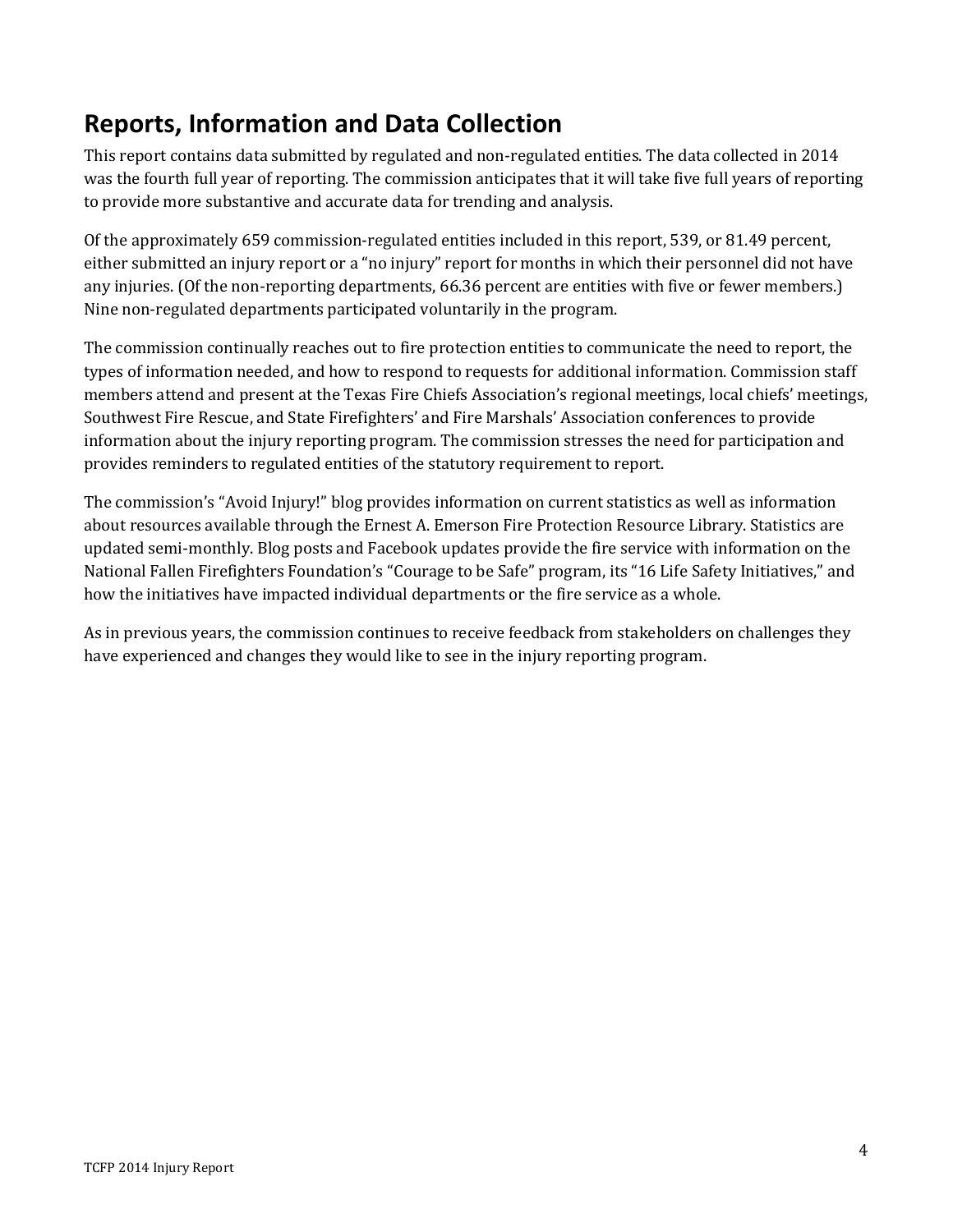### **Fire Protection Personnel Injuries**

| <b>Activity</b>         | <b>Minor</b> | <b>Serious</b> | Critical     | Fatal | <b>Total</b> |
|-------------------------|--------------|----------------|--------------|-------|--------------|
| <b>EMS</b>              | 900          | 164            |              | 1     | 1065         |
| Fire Suppression        | 808          | 177            | 6            | 1     | 992          |
| <b>Station Duties</b>   | 465          | 160            | 5            | 1     | 631          |
| <b>Skills Training</b>  | 365          | 104            | $\mathbf{1}$ |       | 470          |
| Wellness/Fitness        | 254          | 127            | 3            |       | 384          |
| Rescue - Non Fire       | 206          | 38             | 1            |       | 245          |
| Responding to Incident  | 105          | 16             |              |       | 121          |
| <b>Fire Prevention</b>  | 43           | 11             | 1            |       | 55           |
| Returning from Incident | 42           | 19             |              |       | 61           |
| Hazmat                  | 12           | 5              |              |       | 17           |
| Rescue - Fire Related   | 11           | 3              |              |       | 14           |
| Total                   | 3211         | 824            | 17           | 3     | 4055         |

#### *Table 1: Injuries by Activity and Severity, 2014*

*Figure 1: Total Injuries by Activity, 2014*

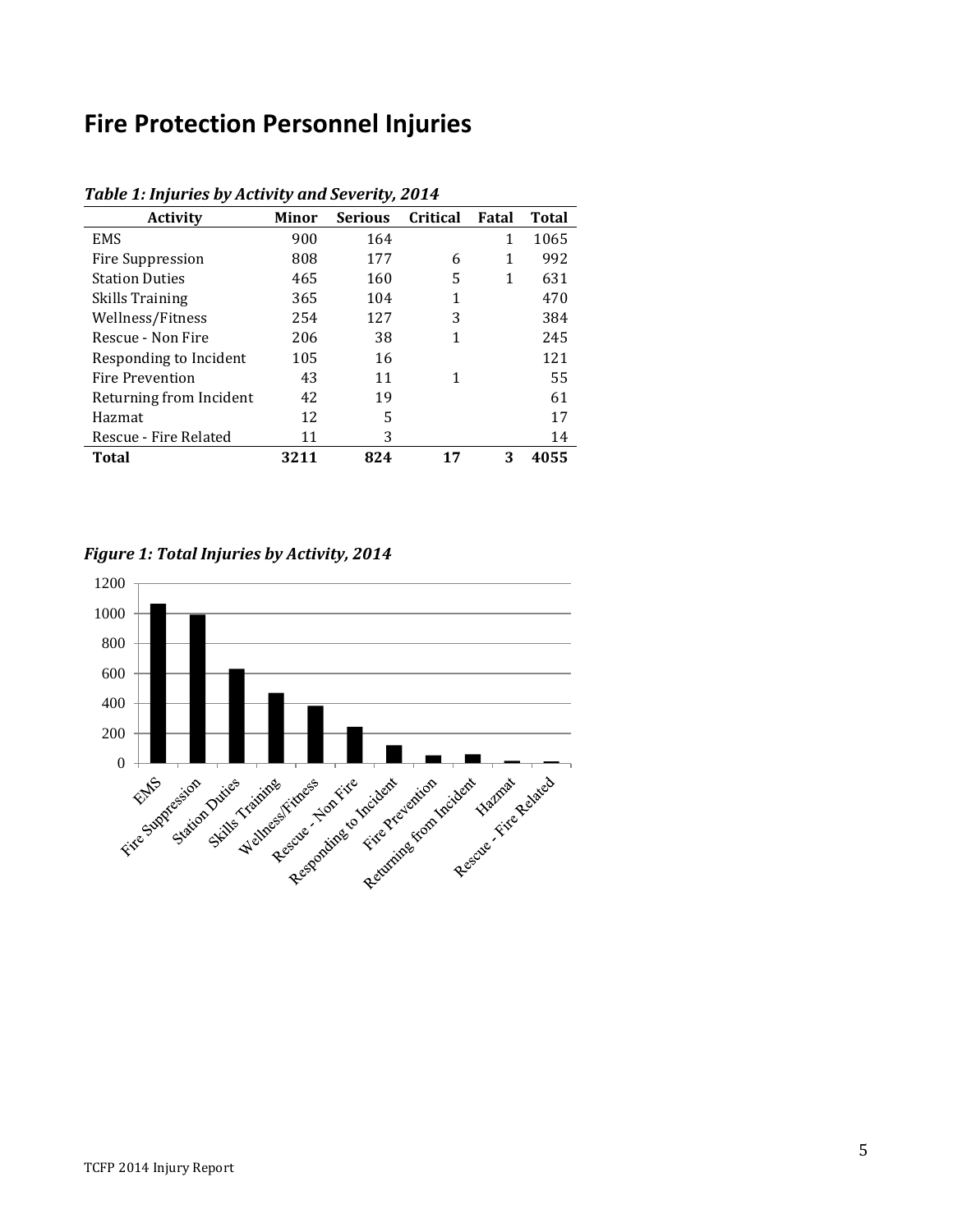### **Emergency vs. Non-Emergency Injuries**

| $1$ ables in far ics by since gency nearily and severicy so $1$ |       |                |                 |       |       |  |  |
|-----------------------------------------------------------------|-------|----------------|-----------------|-------|-------|--|--|
| <b>Activity</b>                                                 | Minor | <b>Serious</b> | <b>Critical</b> | Fatal | Total |  |  |
| <b>EMS</b>                                                      | 900   | 164            |                 |       | 1065  |  |  |
| Fire Suppression                                                | 808   | 177            | 6               |       | 992   |  |  |
| Rescue - Non Fire                                               | 206   | 38             |                 |       | 245   |  |  |
| Responding/Returning                                            | 147   | 35             |                 |       | 182   |  |  |
| Hazmat                                                          | 12    | 5              |                 |       | 17    |  |  |
| Rescue - Fire Related                                           | 11    | 3              |                 |       | 14    |  |  |
| <b>Total</b>                                                    | 2084  | 422            |                 | າ     | 2515  |  |  |

#### *Table2: Injuries by Emergency Activity and Severity, 2014*

*Table3: Injuries by Non-Emergency Activity and Severity, 2014*

| <b>Activity</b>        | Minor | <b>Serious</b> | <b>Critical</b> | Fatal | Total |
|------------------------|-------|----------------|-----------------|-------|-------|
| <b>Station Duties</b>  | 465   | 160            |                 |       | 631   |
| <b>Skills Training</b> | 365   | 104            |                 |       | 470   |
| Wellness/Fitness       | 254   | 127            | 3               |       | 384   |
| Fire Prevention        | 43    |                |                 |       | 55    |
| <b>Total</b>           | 1127  | 402            | 10              |       | 1540  |

### *Figure 2: Percent of Total Injuries in Emergency and Non-Emergency Activities, 2014*

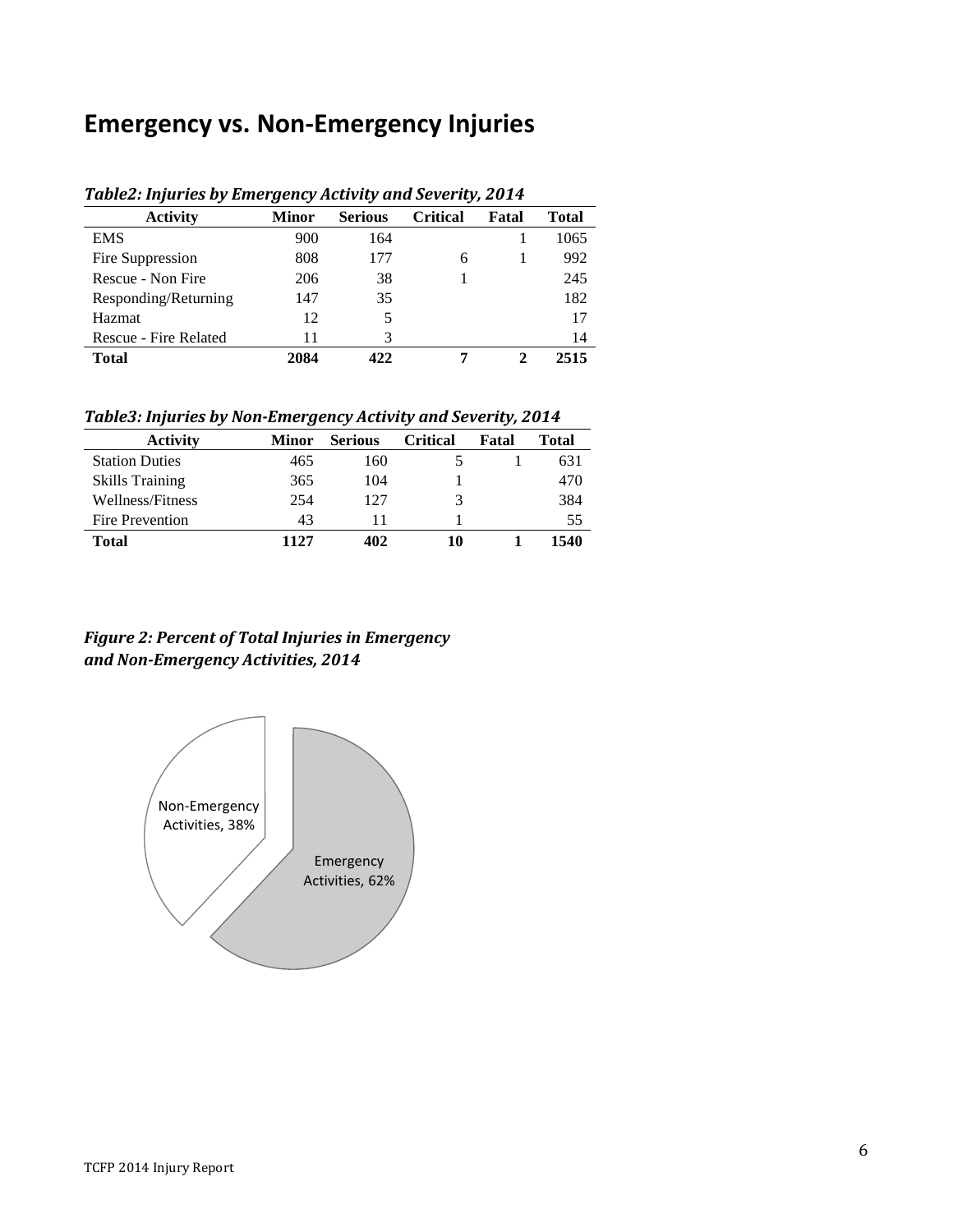### **Injuries by Type**

|                                    | 2012           |         | 2013             |         | 2014         |         |
|------------------------------------|----------------|---------|------------------|---------|--------------|---------|
| <b>Type of Injury</b>              | Count          | Percent | Count            | Percent | Count        | Percent |
| Strain-Sprain                      | 2140           | 50.19%  | 2118             | 52.30%  | 1917         | 47.27%  |
| Wound                              | 631            | 14.80%  | 548              | 13.53%  | 483          | 11.91%  |
| <b>Exposure Airborne Pathogens</b> | 404            | 9.47%   | 281              | 6.94%   | 369          | 9.10%   |
| Exposure-Chemical                  | 128            | 3.00%   | 90               | 2.22%   | 313          | 7.72%   |
| <b>Exposure Blood Pathogens</b>    | 160            | 3.75%   | 164              | 4.05%   | 183          | 4.51%   |
| Exposure-Undetermined              | 23             | 0.54%   | 77               | 1.90%   | 120          | 2.96%   |
| <b>Burns</b>                       | 176            | 4.13%   | 166              | 4.07%   | 113          | 2.79%   |
| Exposure - Body Fluids             | 124            | 2.91%   | 138              | 3.41%   | 109          | 2.69%   |
| Environmental                      | 133            | 3.12%   | 106              | 2.62%   | 101          | 2.49%   |
| <b>Bites-Stings</b>                | 93             | 2.18%   | 87               | 2.15%   | 79           | 1.95%   |
| Pain Medical Unspecified           | 49             | 1.15%   | 62               | 1.53%   | 79           | 1.95%   |
| Chest Pains-Cardiac                | 40             | 0.94%   | 50               | 1.23%   | 46           | 1.13%   |
| <b>Broken Bones</b>                | 46             | 1.08%   | 59               | 1.46%   | 39           | 0.96%   |
| Debris/Penetrating                 | 51             | 1.20%   | 38               | 0.94%   | 38           | 0.94%   |
| Hearing Loss - Acute               | 18             | 0.42%   | 14               | 0.35%   | 21           | 0.52%   |
| Smoke-Gas Inhalation               | 22             | 0.52%   | 30               | 0.74%   | 20           | 0.49%   |
| Electrocution                      | 11             | 0.26%   | 12               | 0.30%   | 12           | 0.30%   |
| Hearing Loss - Chronic             | 7              | 0.16%   | $\overline{2}$   | 0.05%   | 4            | 0.10%   |
| Broken Spine-Neck                  | 4              | 0.09%   | 1                | 0.02%   | 4            | 0.10%   |
| Exposure-Chemical-CO               | $\mathbf{1}$   | 0.02%   | 6                | 0.15%   | 3            | 0.07%   |
| <b>Heart Attack</b>                | $\overline{2}$ | 0.05%   | 2                | 0.05%   | $\mathbf{1}$ | 0.02%   |
| Stroke                             | 1              | 0.02%   | $\boldsymbol{0}$ | 0.00%   | 1            | 0.02%   |
| <b>Total</b>                       | 4264           | 100.00% | 4051             | 100.00% | 4055         | 100.00% |

*Table 4: Types of Injury, 2012-2014 (Note: ordered high to low, 2014)*

*Figure 3: Types of Injury, 2014*

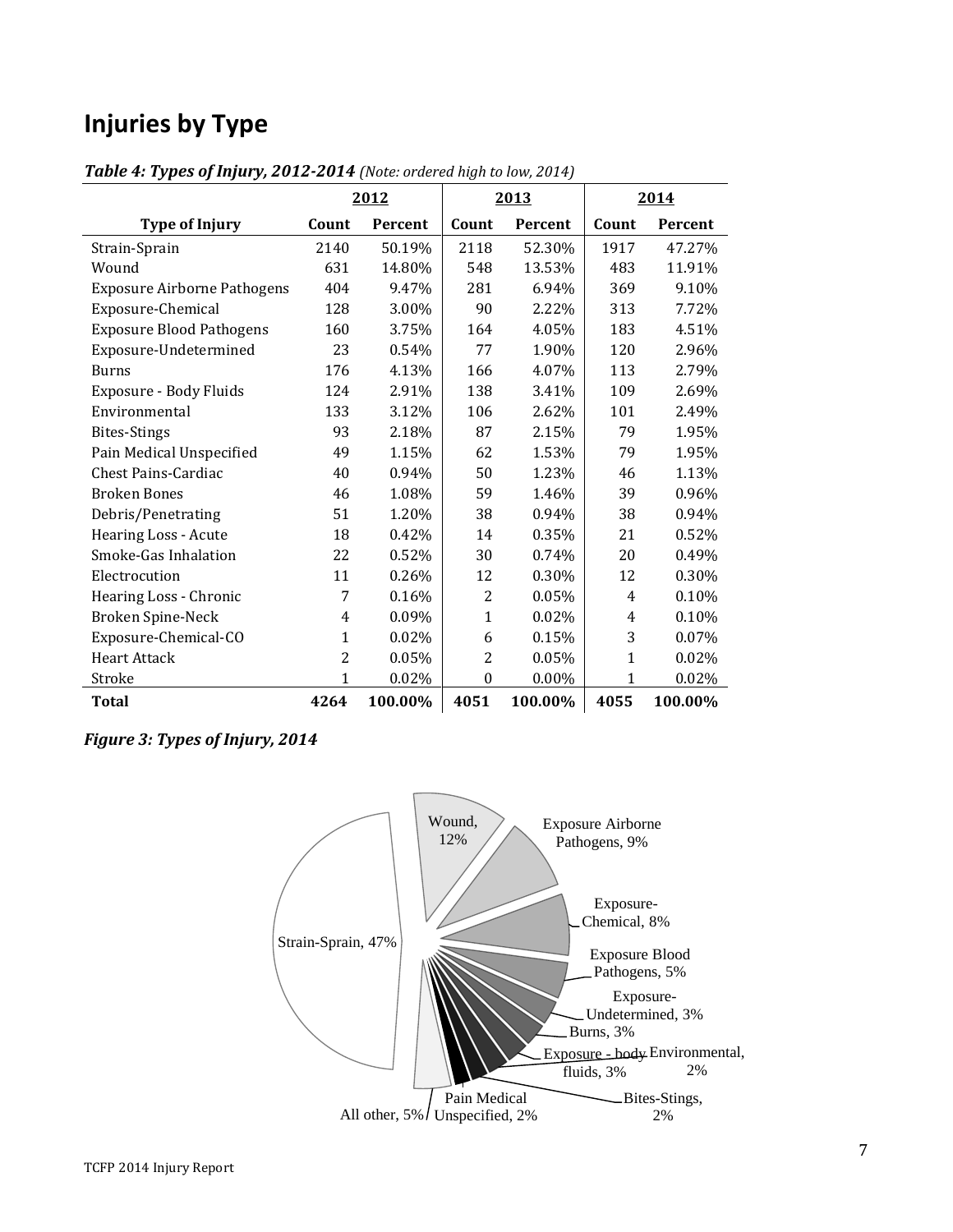### **Task at Time of Injury**

(The commission began gathering task information in mid-2012.)

| <b>Task</b>                                              | 2013 | 2014 |
|----------------------------------------------------------|------|------|
| Providing EMS care                                       | 708  | 686  |
| Extinguishing Fire or Neutralizing Incident              | 609  | 669  |
| Physical fitness activity                                | 413  | 376  |
| Training activity                                        | 344  | 367  |
| Moving about station, normal activity                    | 278  | 335  |
| Lifting/moving patient (EMS)                             | 357  | 317  |
| Moving/picking up tools or equipment                     | 92   | 183  |
| Mounting/dismounting apparatus                           | 206  | 173  |
| Slips/trips/falls                                        | 131  | 171  |
| Rescue, other                                            | 193  | 110  |
| Driving/riding in a vehicle                              | 72   | 94   |
| Deploying and extending hoseline                         | 74   | 82   |
| Responding to/returning from incident                    | 62   | 56   |
| Removing equipment from/returning equipment to apparatus | 92   | 54   |
| <b>Equipment Maintenance</b>                             | 59   | 43   |
| All other*                                               | 361  | 339* |
| <b>Total</b>                                             | 4051 | 4055 |

### *Table 5: Top 15 Tasks at Time of Injury, 2013-2014*

\* All Other, 2014, in Descending Order: Overhaul (42), Forcible entry (38), Operating manual tool (37), Ascending/descending stairs (30), Station maintenance (26), Extrication (23), Ascending/descending ladder (21), Moving about station, alarm sounding (15), Other: description (14), Incident investigation (13), Inspection activity (13), Vehicle maintenance (13), Operating power tool (10), Manually moving item to gain access (9), Carrying/dragging a person (rescue) (8), Crawling in a confined or otherwise hazardous area (5), Non-fire incidents (4), Operating in low/no visibility (4), Operating nozzle (4), Raising/lowering ladder (4), Administrative work (3), Operating fire department apparatus (2), Salvage (1)



*Figure 4: Top 15 Tasks at Time of Injury, 2013-2014*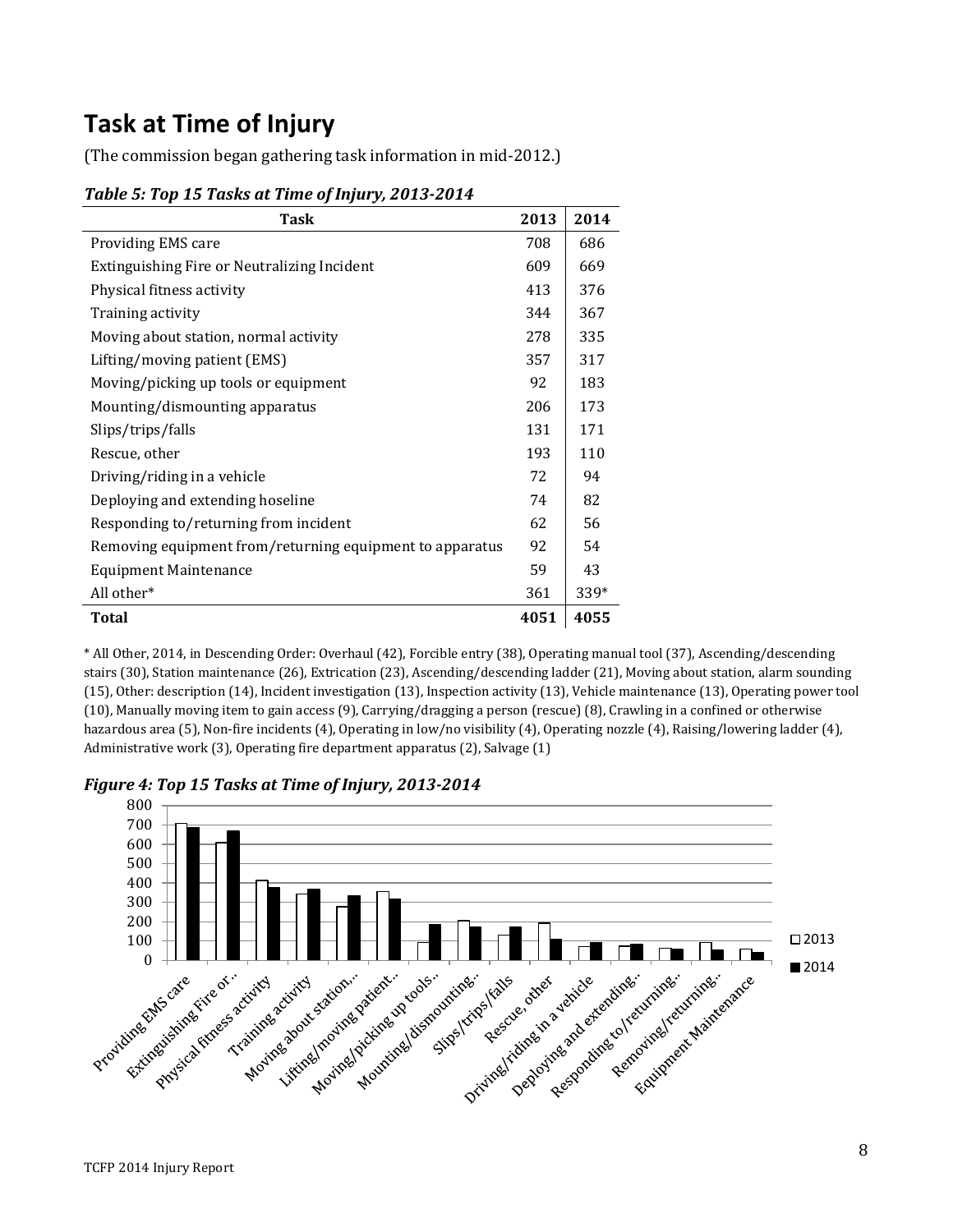### **Exposures**

| <b>Exposure Agents</b>         | 2013         | 2014 |
|--------------------------------|--------------|------|
| Asbestos                       | 4            | 383  |
| Blood                          | 159          | 177  |
| Body fluids                    | 96           | 105  |
| Unknown                        | 51           | 101  |
| TB                             | 94           | 93   |
| Chemicals/household/industrial | 89           | 87   |
| Meningitis                     | 129          | 65   |
| Animals/Wildlife               | 29           | 62   |
| Sickness, other                | 5            | 59   |
| <b>Poison Plants</b>           | 30           | 24   |
| Airborne, Other                | 37           | 15   |
| Vomit                          | 33           | 15   |
| <b>Scabies</b>                 | 8            | 9    |
| Influenza A                    | 0            | 8    |
| Hepatitis C                    | 8            | 6    |
| Carbon Monoxide                | 5            | 5    |
| <b>MRSA</b>                    | 16           | 4    |
| Explosive residue              | 8            | 0    |
| <b>HIV</b>                     | 4            | 0    |
| Lice                           | 2            | 0    |
| Mold                           | 2            | 0    |
| Staph                          | $\mathbf{1}$ | 0    |
| <b>Total</b>                   | 810          | 1218 |



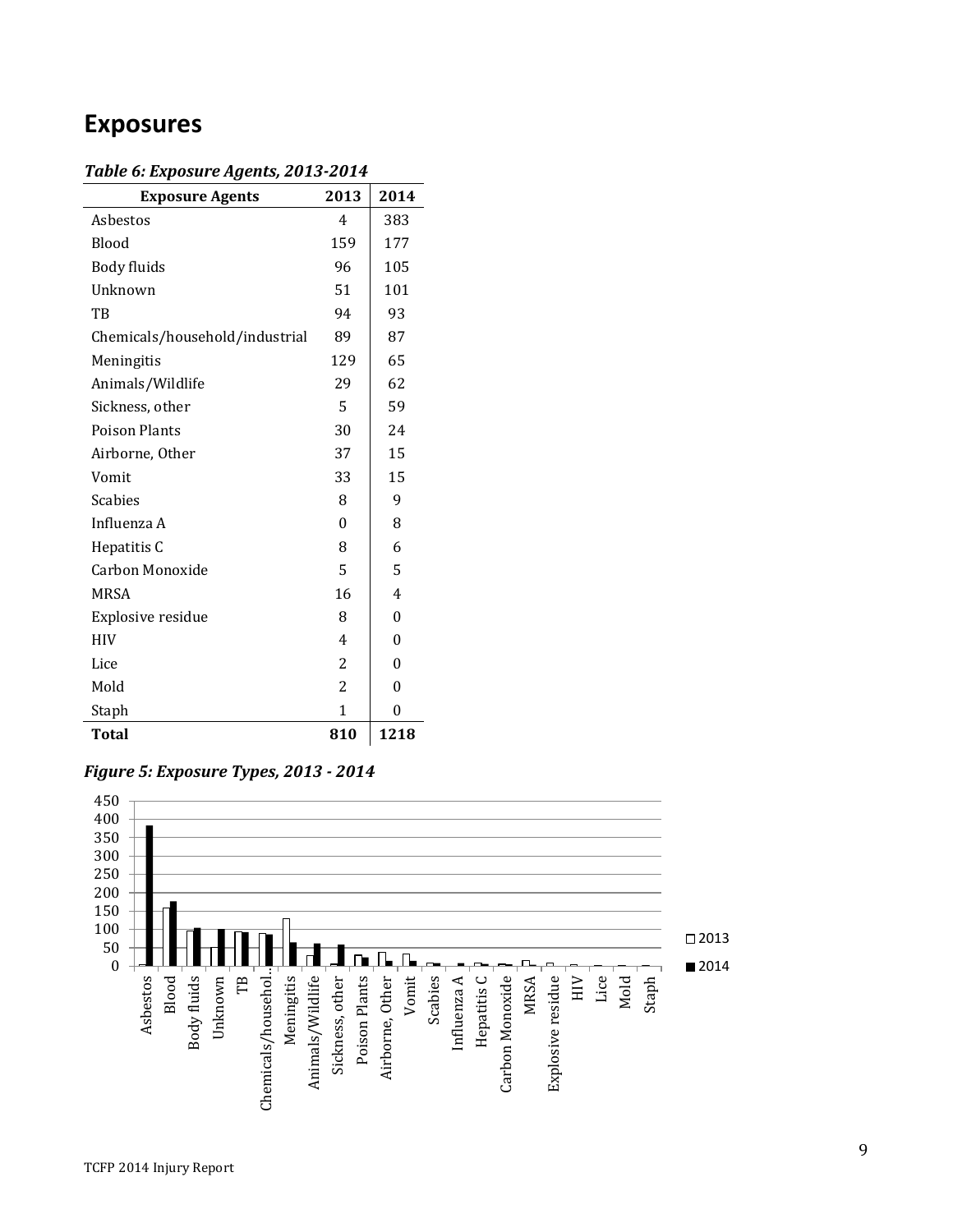### **Injuries by Body Part**

#### *Table 7: Injuries by Body Part, 2012 - 2014*

| <b>Body Part</b>                         | 2012 | 2013 | 2014   |
|------------------------------------------|------|------|--------|
| Multiple body parts, whole body          | 760  | 595  | 901    |
| Back, except spine                       | 686  | 588  | 372    |
| Knee                                     | 419  | 407  | 367    |
| Hand and fingers                         | 453  | 403  | 345    |
| Hip, lower back, or buttocks             | 35   | 91   | 244    |
| Shoulder                                 | 272  | 293  | 230    |
| Ankle                                    | 213  | 207  | 177    |
| <b>Multiple Parts</b>                    | 5    | 62   | 160    |
| Face                                     | 95   | 128  | 118    |
| Eye                                      | 106  | 100  | 98     |
| Arm, lower, not including elbow or wrist | 89   | 84   | 94     |
| Leg, lower                               | 105  | 108  | 86     |
| Foot and toes                            | 132  | 105  | 79     |
| <b>Upper extremities</b>                 | 24   | 16   | 74     |
| Head                                     | 96   | 94   | 73     |
| Trachea and lungs                        | 45   | 51   | 72     |
| Wrist                                    | 71   | 79   | 68     |
| Elbow                                    | 98   | 68   | 66     |
| Chest                                    | 30   | 66   | 64     |
| Ear                                      | 72   | 54   | 52     |
| Neck                                     | 101  | 71   | 50     |
| Other body parts injured                 | 357  | 381  | $265*$ |
| <b>Total</b>                             | 4264 | 4051 | 4055   |

*\* Other body parts injured, 2014, in descending order: Lower Extremities (35), Abdomen (30), Multiple body parts, upper body (27), Arm, upper, not including elbow or shoulder (26), Leg, upper (25), Pelvis or groin (22), Mouth, included are lips, teeth, and interior (20), Neck and Shoulders (15), Heart (14), Throat (13), Nose (8), Abdominal area (6), Multiple body parts, lower body (5), Spine (5), Genito-urinary (4), Head, other (2), Undetermined (3), (0), Internal (1), Internal, other (1), None (1), Stomach (1), Thorax (1)*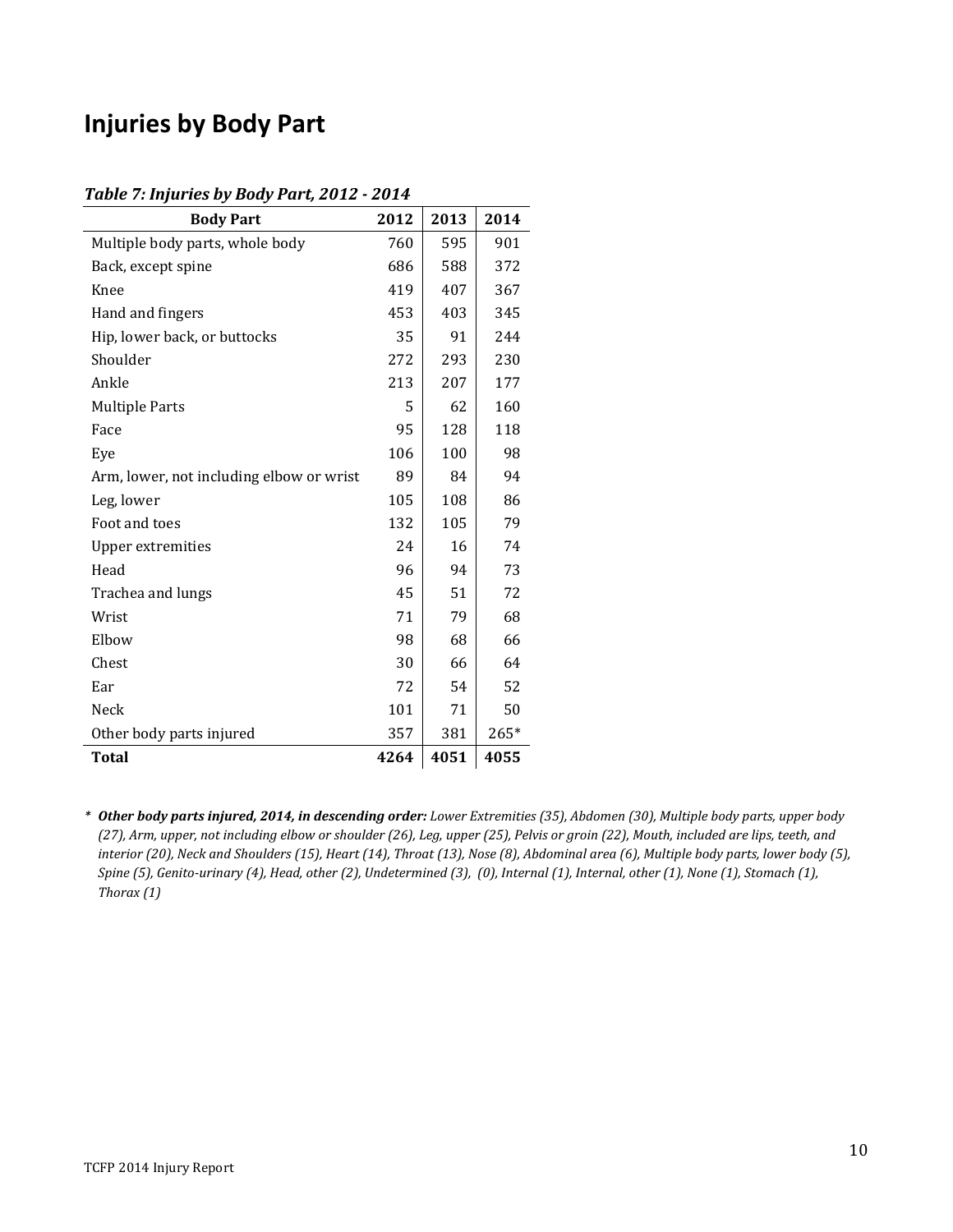### **Minor and Serious Injuries by Activity**

EMS activities resulted in a higher number of minor injuries, but fire suppression activities resulted in a higher number of serious injuries in 2014. The commission defines a serious injury as one which results in the employee missing one or more full duty shifts. (Critical injuries are those in which the injured employee is hospitalized.)

|                         | 2012  |                | 2013  |                | 2014  |         |
|-------------------------|-------|----------------|-------|----------------|-------|---------|
| <b>Activity</b>         | Count | <b>Percent</b> | Count | <b>Percent</b> | Count | Percent |
| <b>EMS</b>              | 1042  | 32.41%         | 934   | 30.28%         | 900   | 28.03%  |
| Fire Suppression        | 654   | 20.43%         | 619   | 20.06%         | 808   | 25.16%  |
| <b>Station Duties</b>   | 508   | 15.80%         | 452   | 14.65%         | 465   | 14.48%  |
| Skills Training         | 367   | 11.42%         | 317   | 10.28%         | 365   | 11.37%  |
| Wellness/Fitness        | 294   | 9.14%          | 285   | 9.24%          | 254   | 7.91%   |
| Rescue - Non Fire       | 147   | 4.57%          | 243   | 7.88%          | 206   | 6.42%   |
| Responding to Incident  | 90    | 2.80%          | 70    | 2.27%          | 105   | 3.27%   |
| Fire Prevention         | 45    | 1.40%          | 66    | 2.14%          | 43    | 1.34%   |
| Returning from Incident | 30    | 0.93%          | 37    | 1.20%          | 42    | 1.31%   |
| Hazmat                  | 24    | 0.75%          | 44    | 1.43%          | 12    | 0.37%   |
| Rescue - Fire Related   | 14    | $0.44\%$       | 18    | 0.58%          | 11    | 0.34%   |
| Total                   | 3215  | 100.00%        | 3085  | 100.00%        | 3211  | 100.00% |

|  | Table 8: Minor Injury Activities, 2012 - 2014 |  |  |
|--|-----------------------------------------------|--|--|
|--|-----------------------------------------------|--|--|

#### *Table 9: Serious Injury Activities, 2012 - 2014*

|                         | 2012  |          | 2013     |          | 2014  |         |
|-------------------------|-------|----------|----------|----------|-------|---------|
| <b>Activity</b>         | Count | Percent  | Count    | Percent  | Count | Percent |
| Fire Suppression        | 231   | 22.36%   | 206      | 21.89%   | 177   | 21.48%  |
| EMS                     | 196   | 18.97%   | 179      | 19.02%   | 164   | 19.90%  |
| <b>Station Duties</b>   | 233   | 22.56%   | 201      | 21.36%   | 160   | 19.42%  |
| Wellness/Fitness        | 134   | 12.97%   | 122      | 12.96%   | 127   | 15.41%  |
| <b>Skills Training</b>  | 113   | 10.94%   | 99       | 10.52%   | 104   | 12.62%  |
| Rescue - Non Fire       | 34    | 3.29%    | 46       | 4.89%    | 38    | 4.61%   |
| Returning from Incident | 24    | 2.32%    | 18       | 1.91%    | 19    | 2.31%   |
| Responding to Incident  | 43    | 4.16%    | 42       | 4.46%    | 16    | 1.94%   |
| Fire Prevention         | 18    | 1.74%    | 17       | 1.81%    | 11    | 1.33%   |
| Hazmat                  | 0     | $\theta$ | $\theta$ | $\Omega$ | 5     | 0.61%   |
| Rescue - Fire Related   | 7     | 0.68%    | 11       | 1.17%    | 3     | .036%   |
| Total                   | 1033  | 100.00%  | 941      | 100.00%  | 824   | 100.00% |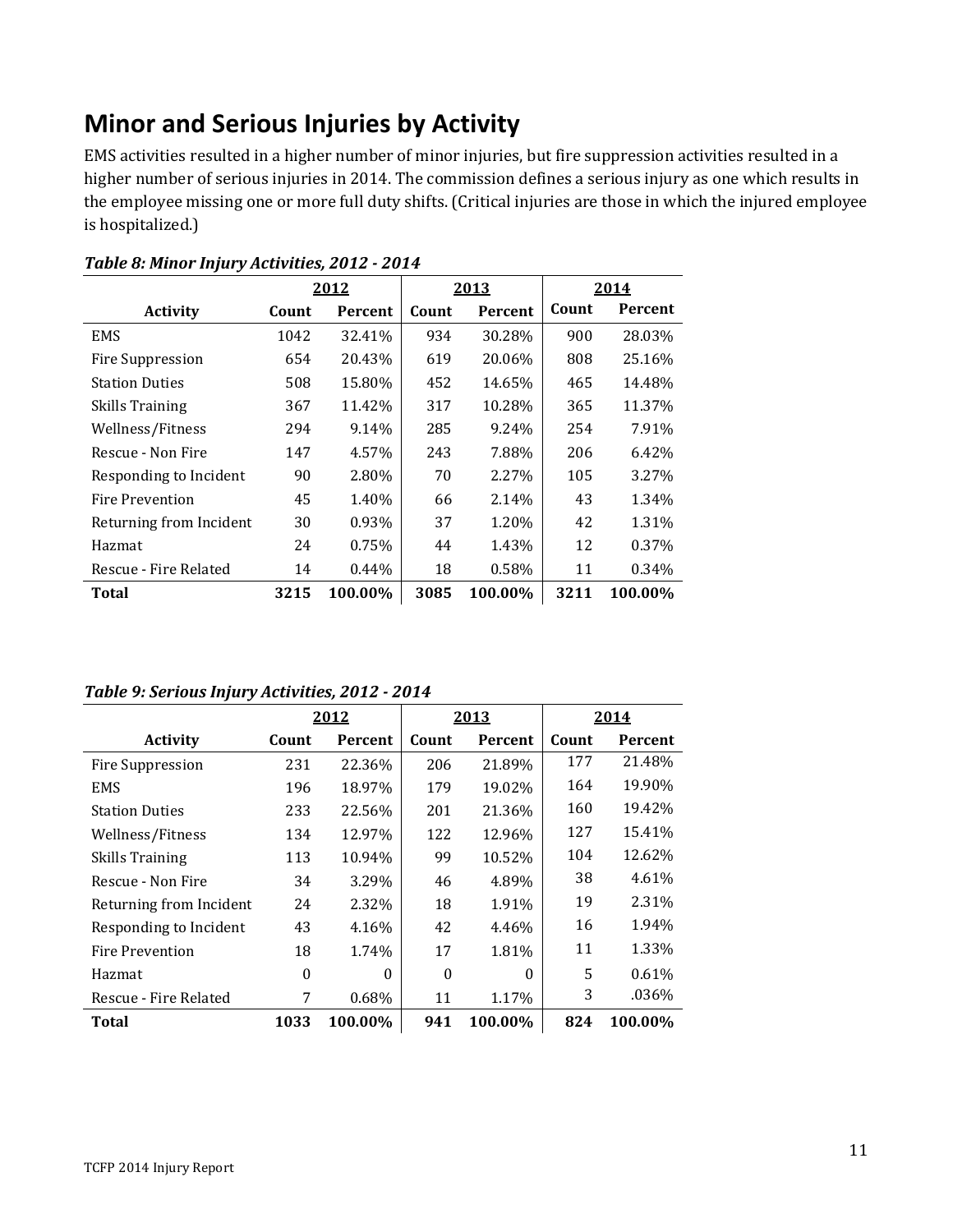### **Injuries by Age Group**

|               |                  | 2012     |                  | 2013     |       | 2014    |
|---------------|------------------|----------|------------------|----------|-------|---------|
| Age group     | Count            | Percent  | Count            | Percent  | Count | Percent |
| ~18           | $\theta$         | 0.00%    | $\theta$         | $0.00\%$ | 1     | 0.02%   |
| 18-24         | 254              | 5.96%    | 219              | 5.41%    | 178   | 4.39%   |
| 25-29         | 594              | 13.93%   | 584              | 14.42%   | 573   | 14.13%  |
| 30-34         | 925              | 21.69%   | 799              | 19.73%   | 749   | 18.47%  |
| 35-39         | 821              | 19.25%   | 729              | 18.00%   | 833   | 20.54%  |
| $40 - 44$     | 621              | 14.56%   | 620              | 15.31%   | 674   | 16.62%  |
| 45-49         | 435              | 10.20%   | 443              | 10.94%   | 438   | 10.80%  |
| 50-54         | 373              | 8.75%    | 402              | 9.90%    | 380   | 9.37%   |
| 55-59         | 193              | 4.53%    | 198              | 4.89%    | 173   | 4.27%   |
| 60-64         | 41               | 0.96%    | 51               | 1.26%    | 49    | 1.21%   |
| 65-70         | 7                | $0.16\%$ | 6                | 0.15%    | 6     | 0.15%   |
| > 70          | $\boldsymbol{0}$ | $0.00\%$ | $\boldsymbol{0}$ | $0.00\%$ | 1     | 0.02%   |
| <b>Totals</b> | 4264             | 100.00%  | 4051             | 100.00%  | 4055  | 100.00% |

### *Table 10: Injuries by Age Group, 2012 - 2014*

*Figure 6: Injury Count by Age Group, 2012 - 2014*

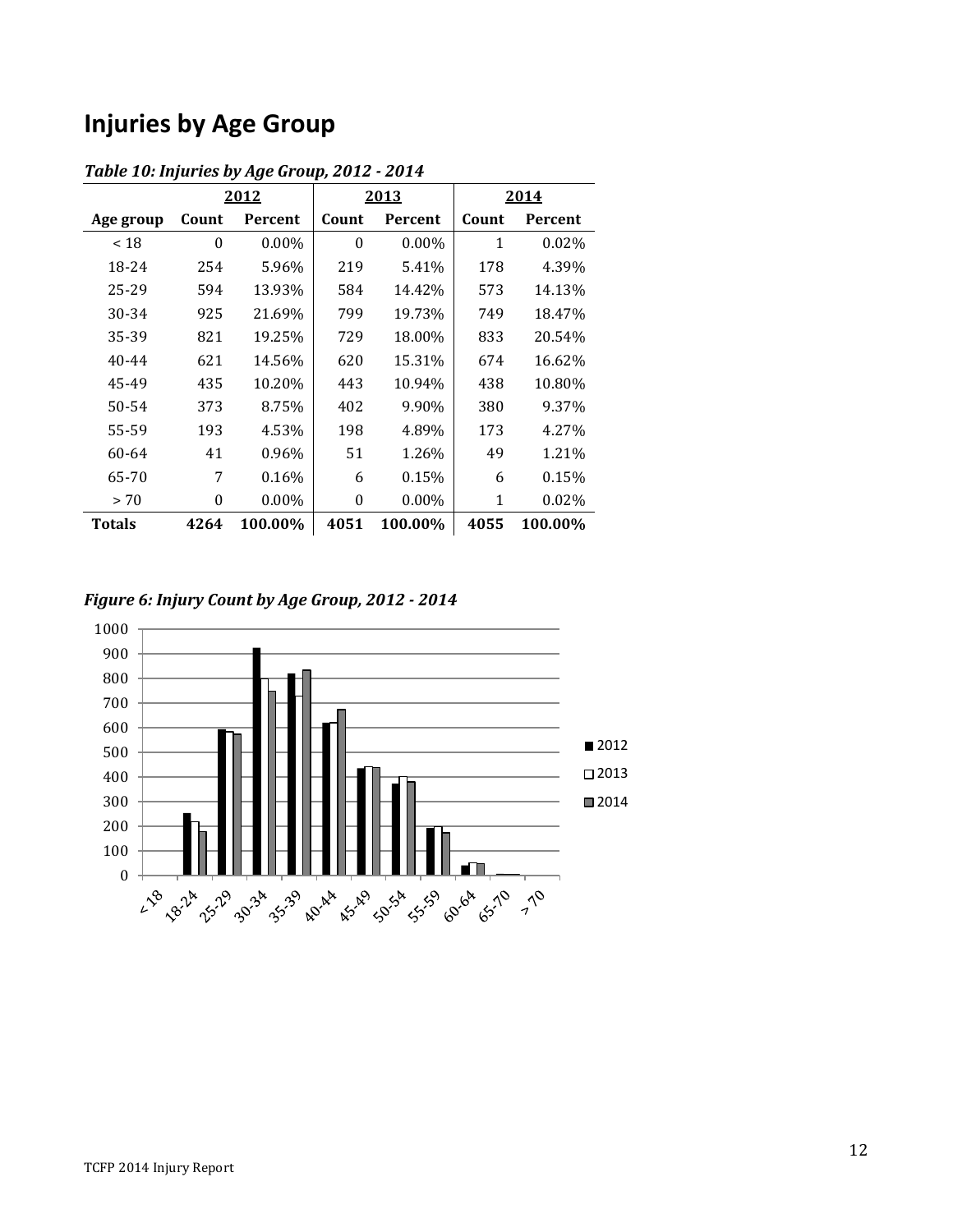# **Injury Activities Resulting in Lost Time**

|                         |       | <b>Days Missed</b> |              |
|-------------------------|-------|--------------------|--------------|
| <b>Activity</b>         | Count | Average            | <b>Total</b> |
| Fire Suppression        | 145   | 43                 | 6258         |
| <b>Station Duties</b>   | 136   | 34                 | 4683         |
| <b>EMS</b>              | 133   | 37                 | 4955         |
| Wellness/Fitness        | 99    | 28                 | 2745         |
| <b>Skills Training</b>  | 92    | 33                 | 3021         |
| Rescue - Non Fire       | 38    | 29                 | 1083         |
| Returning from Incident | 12    | 24                 | 287          |
| Fire Prevention         | 12    | 19                 | 232          |
| Responding to Incident  | 11    | 40                 | 443          |
| Hazmat                  | 3     | 58                 | 174          |
| Rescue - Fire Related   | 2     | 19                 | 38           |
| Total                   | 683   | 33                 | 23919        |

### *Table 11: Injury Activities Resulting in Lost Time, 2014*

### *Table 12: Activities Resulting in Lost Time, 2014, between 1 and 30 Days*

|                         |       | <b>Days Missed</b> |              |
|-------------------------|-------|--------------------|--------------|
| <b>Activity</b>         | Count | Average            | <b>Total</b> |
| Fire Suppression        | 89    | 10                 | 889          |
| <b>Station Duties</b>   | 89    | 10                 | 910          |
| EMS                     | 82    | 10                 | 852          |
| Wellness/Fitness        | 73    | 11                 | 808          |
| <b>Skills Training</b>  | 68    | 12                 | 784          |
| Rescue - Non Fire       | 29    | 10                 | 276          |
| Fire Prevention         | 10    | 6                  | 63           |
| Returning from Incident | 9     | 12                 | 105          |
| Responding to Incident  | 6     | 9                  | 54           |
| Hazmat                  | 2     | 12                 | 24           |
| Rescue - Fire Related   | 2     | 19                 | 38           |
| Total,                  | 459   | 11                 | 4803         |
| Rotwoon 1 and 20 Dave   |       |                    |              |

**Between 1 and 30 Days**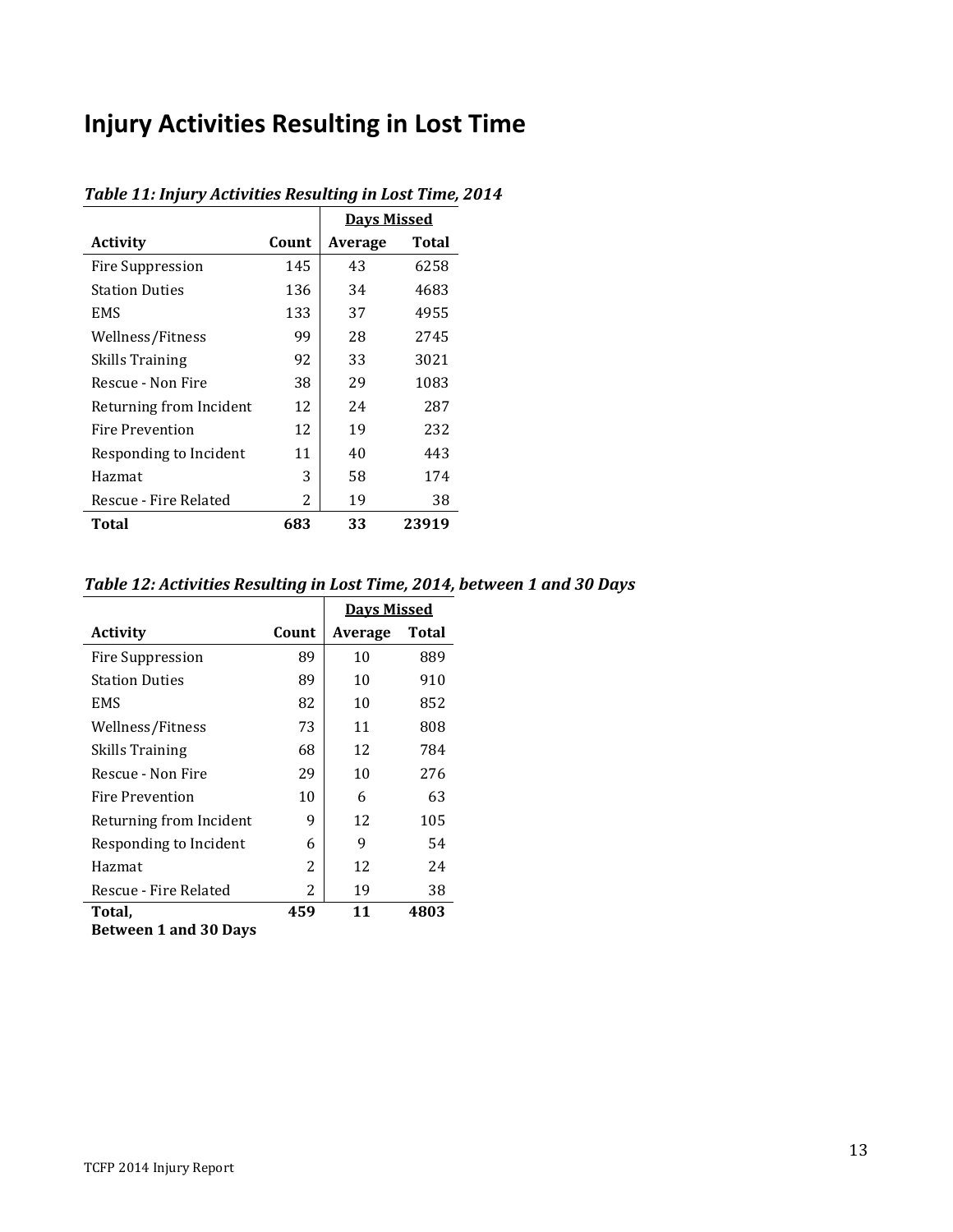### **Injury Activities Resulting in Lost Time (continued)**

|                               |       | <u>Davs Missed</u> |              |
|-------------------------------|-------|--------------------|--------------|
| <b>Activity</b>               | Count | Average            | <b>Total</b> |
| <b>EMS</b>                    | 39    | 57                 | 2237         |
| Fire Suppression              | 33    | 57                 | 1894         |
| <b>Station Duties</b>         | 32    | 52                 | 1660         |
| Wellness/Fitness              | 21    | 51                 | 1064         |
| Skills Training               | 15    | 50                 | 743          |
| Rescue - Non Fire             | 5     | 51                 | 253          |
| Responding to Incident        | 4     | 63                 | 251          |
| Returning from Incident       | 2     | 45                 | 89           |
| <b>Fire Prevention</b>        | 1     | 45                 | 45           |
| Total,                        | 152   | 52                 | 8236         |
| <b>Between 31 and 90 Days</b> |       |                    |              |

### *Table 13: Activities Resulting in Lost Time, 2014, between 31 and 90 Days*

### *Table 14: Activities Resulting in Lost Time, 2014, 91+ Days*

|                         |       | <b>Days Missed</b> |       |
|-------------------------|-------|--------------------|-------|
| <b>Activity</b>         | Count | Average            | Total |
| Fire Suppression        | 23    | 151                | 3475  |
| <b>Station Duties</b>   | 15    | 141                | 2113  |
| <b>EMS</b>              | 12    | 156                | 1866  |
| <b>Skills Training</b>  | 9     | 166                | 1494  |
| Wellness/Fitness        | 5     | 175                | 873   |
| Rescue - Non Fire       | 4     | 139                | 554   |
| Hazmat                  | 1     | 150                | 150   |
| Responding to Incident  | 1     | 138                | 138   |
| Fire Prevention         | 1     | 124                | 124   |
| Returning from Incident | 1     | 93                 | 93    |
| Total,                  | 72    | 143                | 10880 |
| 91+ Days Missed         |       |                    |       |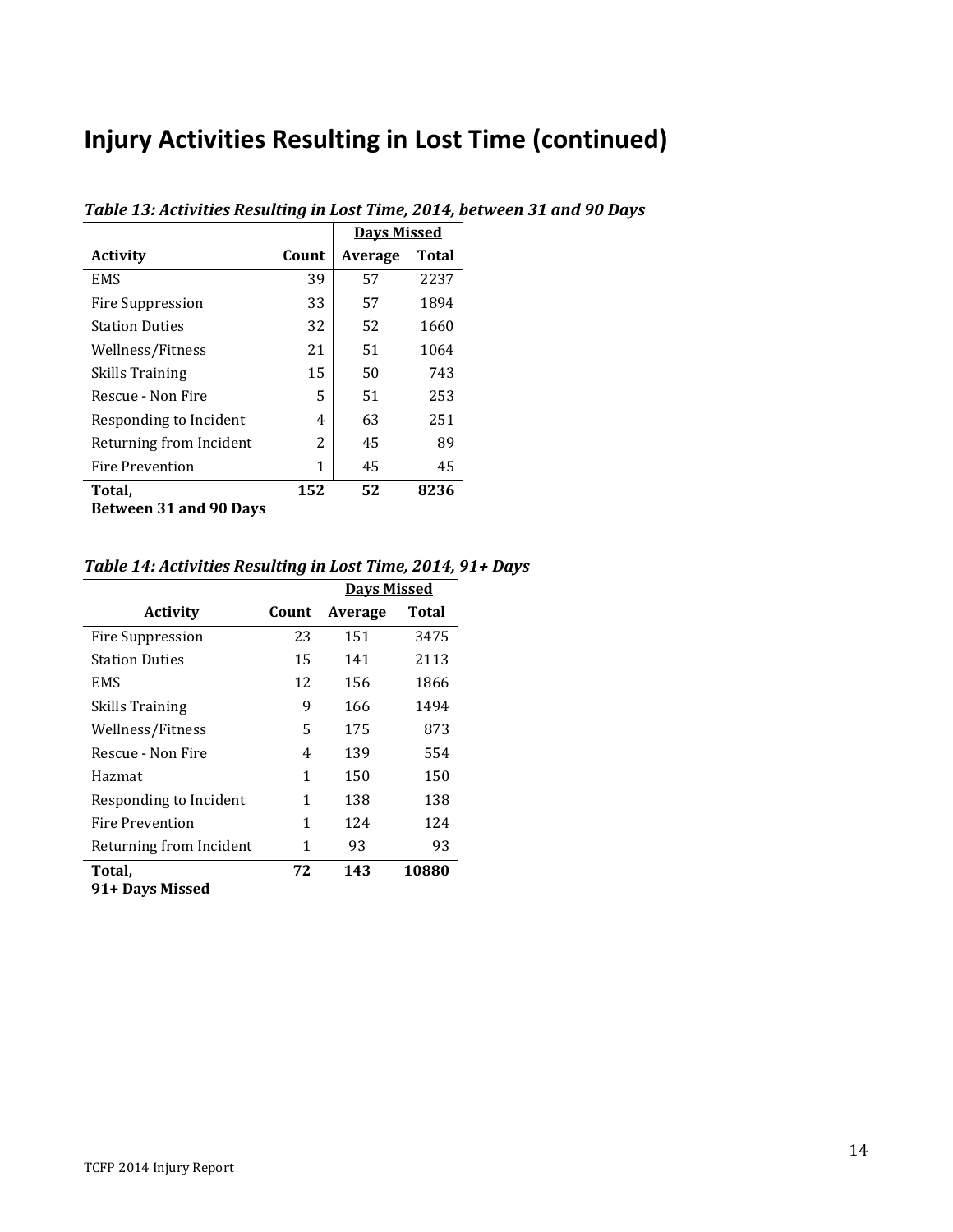### **Types of Injuries with Lost Time**

| <b>Type of Injury</b>                         | Count |
|-----------------------------------------------|-------|
| Strain or sprain                              | 474   |
| Cut or laceration                             | 46    |
| Contusion/bruise, minor trauma                | 26    |
| Fracture                                      | 23    |
| Cardiac symptoms                              | 15    |
| Pain only                                     | 12    |
| Exhaustion/fatigue, including heat exhaustion | 12    |
| Burns only, thermal                           | 11    |
| Crushing                                      | 10    |
| Burn, scald or steam                          | 9     |
| Dislocation                                   | 6     |
| Puncture wound/stab wound: penetrating        | 5     |
| All other                                     | 34    |
| Total                                         | 683   |

### *Table 15: Types of Injuries Resulting in Lost Time, 2014*

*Figure 7: Types of Injuries Resulting in Lost Time, 2014*

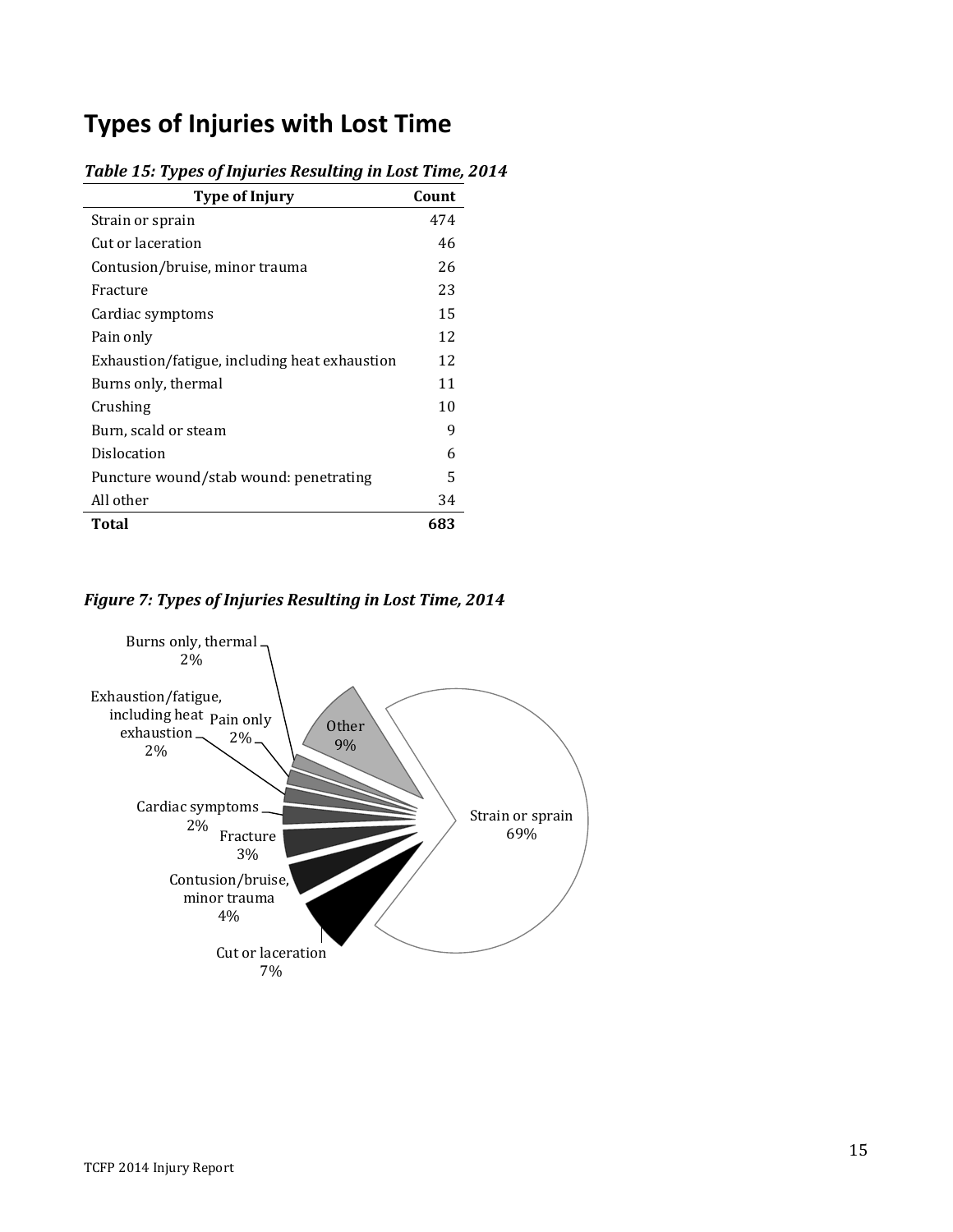### **Burn Injuries**

### *Table 16: All Burns, 2013 - 2014*

| <b>All Burns - Types</b> | 2013         | 2014 |
|--------------------------|--------------|------|
| Thermal                  | 92           | 76   |
| Scald or steam           | 71           | 33   |
| Chemical                 | $\mathbf{0}$ | 2    |
| Electric                 | 2            | 2    |
| Total                    | 165          | 113  |

### *Table 17: Burns with Lost Time by Burn Type, 2014*

| Tword I had no with bost that by Barn Type soll |    |                                                                     |     |  |
|-------------------------------------------------|----|---------------------------------------------------------------------|-----|--|
|                                                 |    | Burns with Lost Time  Count  Average Days Missed  Total Days Missed |     |  |
| Thermal                                         | 12 | 31.20                                                               | 374 |  |
| Scald or steam                                  | 9  | 28.00                                                               | 403 |  |
| Chemical                                        |    | 19.5                                                                | 39  |  |
| <b>Total</b>                                    | 23 | 26.2                                                                | 816 |  |

### *Table 18: Burns by Body Part, 2013 - 2014*

| <b>Body Part</b>                            | 2013         | 2014           |
|---------------------------------------------|--------------|----------------|
| Hand and fingers                            | 35           | 18             |
| Multiple parts                              | 16           | 16             |
| Ear                                         | 29           | 13             |
| Face                                        | 14           | 13             |
| Arm, lower, not including elbow or wrist    | 12           | 9              |
| <b>Neck</b>                                 | 9            | 9              |
| Upper extremities                           | $\theta$     | 6              |
| Shoulder                                    | 13           | 5              |
| Wrist                                       | 10           | 5              |
| Multiple body parts, upper body             | 3            | $\overline{4}$ |
| Head                                        | 5            | 3              |
| Foot and toes                               | 5            | $\overline{2}$ |
| Arm, upper, not including elbow or shoulder | $\mathbf{1}$ | $\overline{2}$ |
| Back, except spine                          | $\theta$     | $\overline{2}$ |
| Lower extremities                           | 5            | $\overline{2}$ |
| Leg, lower                                  | 4            | $\mathbf{1}$   |
| Hip, lower back or buttocks                 | $\theta$     | 1              |
| Eye                                         | $\theta$     | 1              |
| Neck and shoulders                          | $\mathbf{1}$ | 1              |
| Chest                                       | $\mathbf{1}$ | 0              |
| Elbow                                       | 1            | 0              |
| Knee                                        | 1            | 0              |
| Throat                                      | 1            | 0              |
| <b>Total</b>                                | 166          | 113            |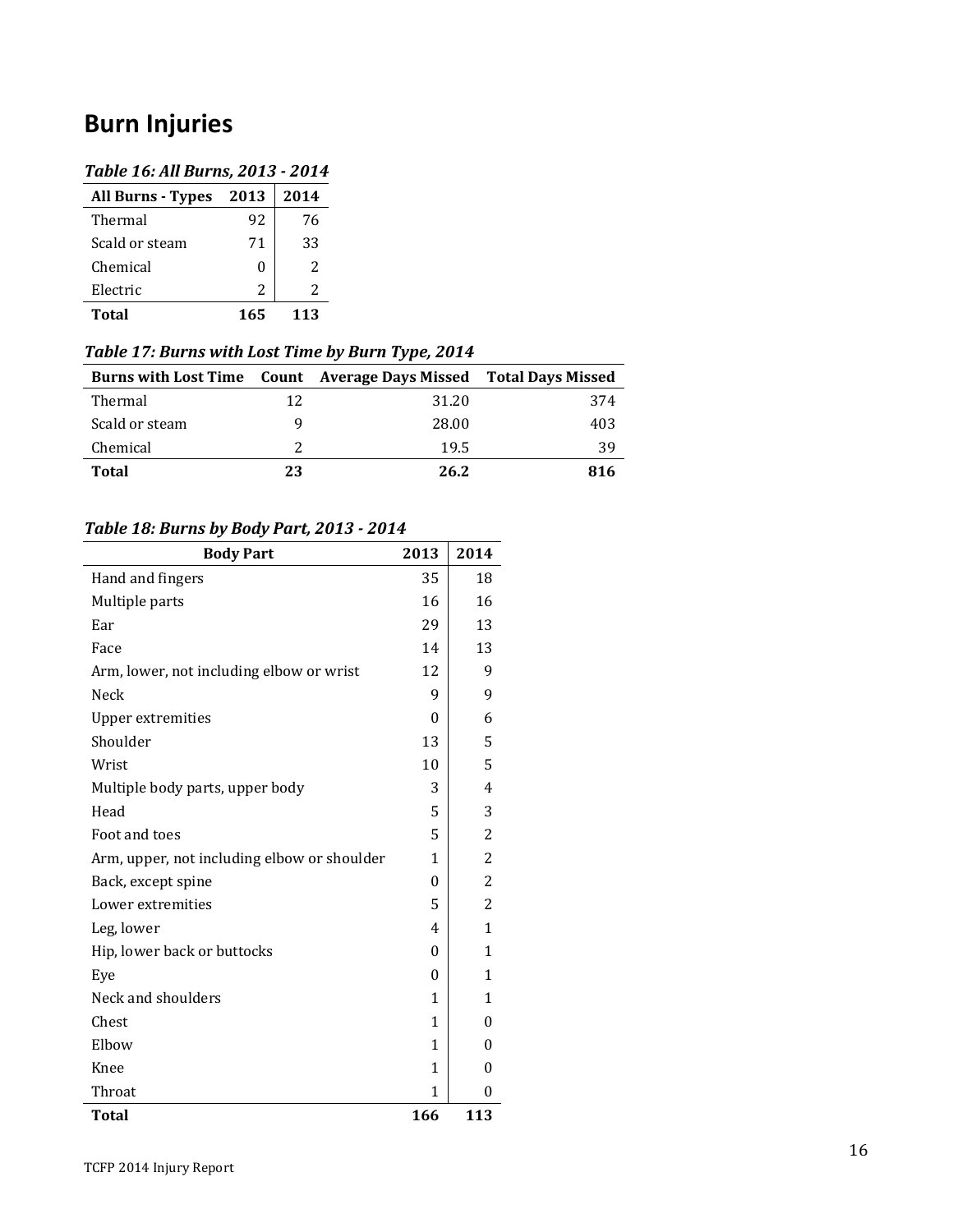# **Burn Injuries (continued)**

| Table 19: Burns by Emergency Activity, 2014 |                             |                                             |            |  |  |  |  |
|---------------------------------------------|-----------------------------|---------------------------------------------|------------|--|--|--|--|
|                                             | <b>Emergency Activities</b> |                                             |            |  |  |  |  |
| <b>Type</b>                                 |                             | <b>Fire Suppression Rescue-Fire Related</b> | <b>EMS</b> |  |  |  |  |
| Thermal                                     | 56                          |                                             |            |  |  |  |  |
| Scald or Steam                              | 29                          |                                             |            |  |  |  |  |
| Electric                                    |                             |                                             |            |  |  |  |  |
| Chemical                                    | 2                           |                                             |            |  |  |  |  |
| Total                                       |                             |                                             |            |  |  |  |  |

*Figure 8: Burns by Emergency Activity, 2014*

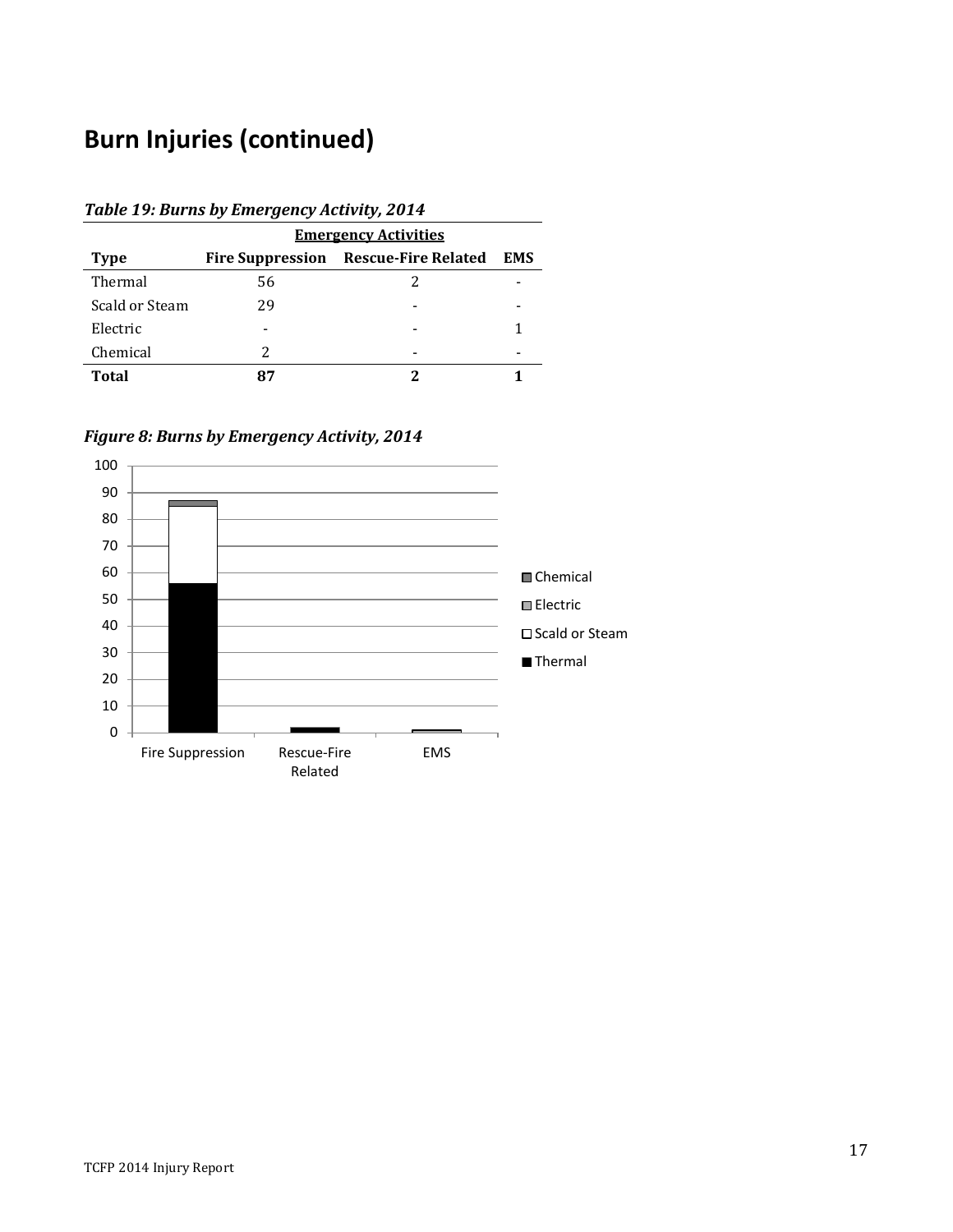# **Burn Injuries (continued)**

### *Table 20: Burns by Non-Emergency Activity, 2014*

|                | <b>Non-Emergency Activities</b>       |    |  |  |
|----------------|---------------------------------------|----|--|--|
| Type           | <b>Skills Training Station Duties</b> |    |  |  |
| Thermal        | 2                                     | 16 |  |  |
| Scald or Steam |                                       |    |  |  |
| Total          |                                       | 20 |  |  |

*Figure 9: Burns by Non-Emergency Activity, 2014*

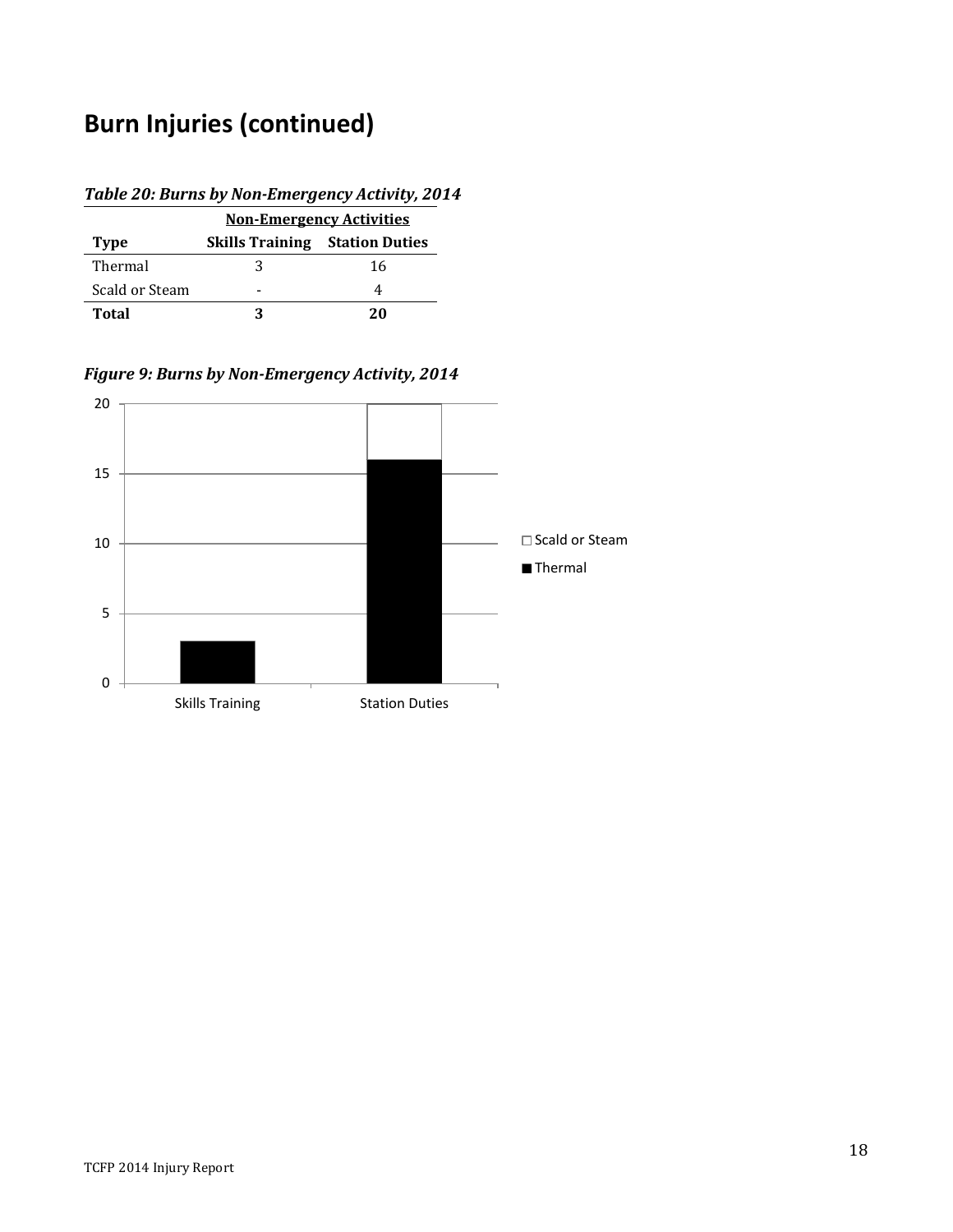### **SOP Issues**

In 2014 there were 35 injuries attributed to failures of fire protection personnel to follow their departments' standard operating procedures (SOPs). All but a few were instances where the individuals were not wearing their provided PPE/SCBA gear in an environment or situation in which they should have been.

In its compliance inspections, the Texas Commission on Fire Protection verifies that fire departments have written SOPs that cover the appropriate subject matter.

| <b>Activity</b>        |               | <b>Minor</b> Serious | <b>Total</b>   |
|------------------------|---------------|----------------------|----------------|
| Fire Suppression       | 7             | 5                    | 12             |
| <b>EMS</b>             | 6             |                      | 6              |
| Responding to Incident | 3             |                      | 3              |
| <b>Skills Training</b> | 3             |                      | 4              |
| Fire Prevention        | 2             |                      | 2              |
| Rescue – Non Fire      | $\mathcal{L}$ |                      | $\overline{c}$ |
| <b>Station Duties</b>  | 2             |                      | 2              |
| Hazmat                 | 1             |                      | 1              |
| Rescue – Fire Related  | 1             |                      | 1              |
| Wellness/Fitness       |               |                      | 2              |
| <b>Total</b>           | 28            |                      | 35             |

*Table 21: Injuries Attributed to SOP Issues, 2014*

# **Fatalities**

The commission's 2014 injury report includes three fatalities. The fatalities listed in this report include only those reported to the Texas Commission on Fire Protection (TCFP) by the entities it regulates. (The commission has no statutory authority to require reporting by departments it does not regulate.)

More comprehensive information regarding Texas fire service Line of Duty Deaths is included in the State Fire Marshal's Annual Report.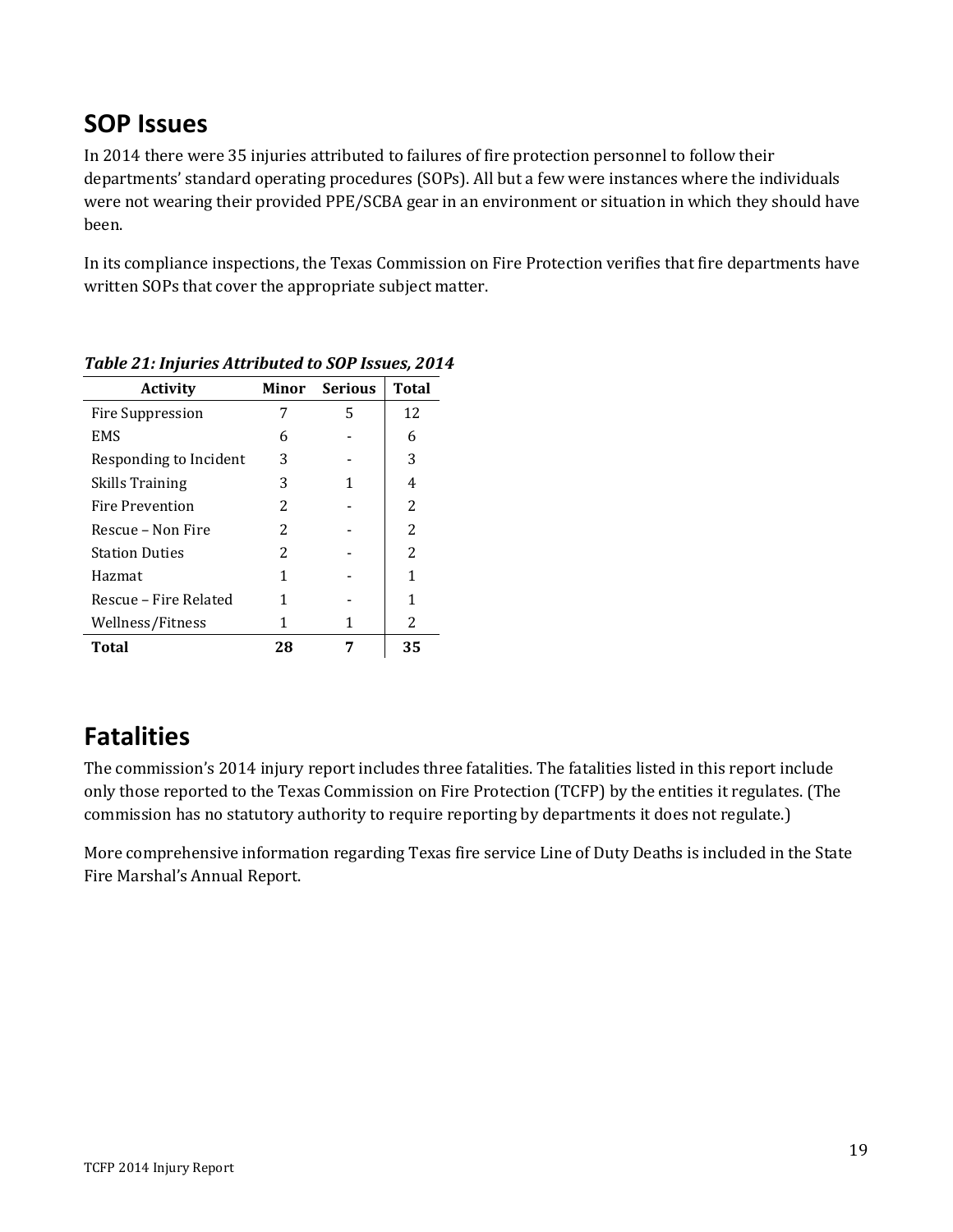### **Example Injury Narratives**

The following narratives represent one minor and one serious injury for each of the "activity" categories (EMS, Fire Suppression, Station Duties, Skills Training, Wellness/Fitness, Rescue - Non Fire, Responding to Incident, Returning from Incident, Fire Prevention, Hazmat and Rescue - Fire Related), except for Hazmat, in which no serious injuries were reported.

### *EMS – Minor - (Exposure Airborne Pathogens)*

Fire fighter reports while on a medical call and after transporting the patient to the hospital the patient told the fire fighter that he had recently been tested for tuberculosis. No PPE was in use. The patient had been coughing. Reported as a possible exposure case.

### *EMS – Serious (Strain/Sprain)*

Fire fighter was providing patient care, specifically lifting a patient onto a stretcher. Fire fighter experienced pain in right shoulder and reported through the chain of command. Fire fighter sent for evaluation by physician. Fire fighter suffered a dislocated shoulder and missed two 24-hour periods of work. Fire fighter released for full duty and has returned to work.

### *Fire Suppression – Minor (Burns)*

While on fire attack hoseline inside house, fire fighter suffered a burn to left calf just above bunker boot. Fire fighter was wearing all PPE properly, and inspection of bunker pants and boots found no failure or malfunction. Fire fighters working in same area reported intense heat from burning debris on floor. Fire fighter assessed and treated at scene and remained on duty.

### *Fire Suppression – Serious (Chest Pain – Cardiac Symptoms)*

Developed severe chest pain after firefighting interior house fire for over an hour in 100+ heat index, fully bunkered including SCBA. Was loading equipment, ladders on fire truck; was suddenly struck with severe stabbing pain.

#### *Station Duties – Minor (Bites/Stings)*

Fire fighter was attacked by a cat while taking trash to the dumpster. The cat jumped out as he opened the lid and he was scratched on the lip, chin, chest and abdomen before running away.

#### *Station Duties - Serious (Wound)*

Fire fighter was closing the door on an apparatus while the vehicle was being backed. The fire fighter's right forearm became trapped between the apparatus passenger side door and a stationary object. This caused a crushing injury. Driver's attention was focused on his backer and stopped immediately.

#### *Skills Training – Minor (Broken Bones)*

The injury occurred during a swift water course. The fire fighter was performing a training exercise to catch a water curtain in line with the course curriculum. He grabbed a rope while going down a water chute and broke his finger.

#### *Skills Training – Serious (Wound)*

Fire fighter was opening a gate valve on a master stream manifold after hose testing to relieve pressure from hose. The fire fighter had straddled the hose and the manifold whipped and struck the fire fighter in the lower legs.

#### *Wellness/Fitness – Minor (Strain/Sprain)*

While performing the annual physical agility test and going through the SCBA maze the fire fighter caught his shoulder in the maze and while pulling to get through it felt something give in his right shoulder. It was unknown if it was just a muscle pull or strain at that time. Pain persisted and will need further evaluation.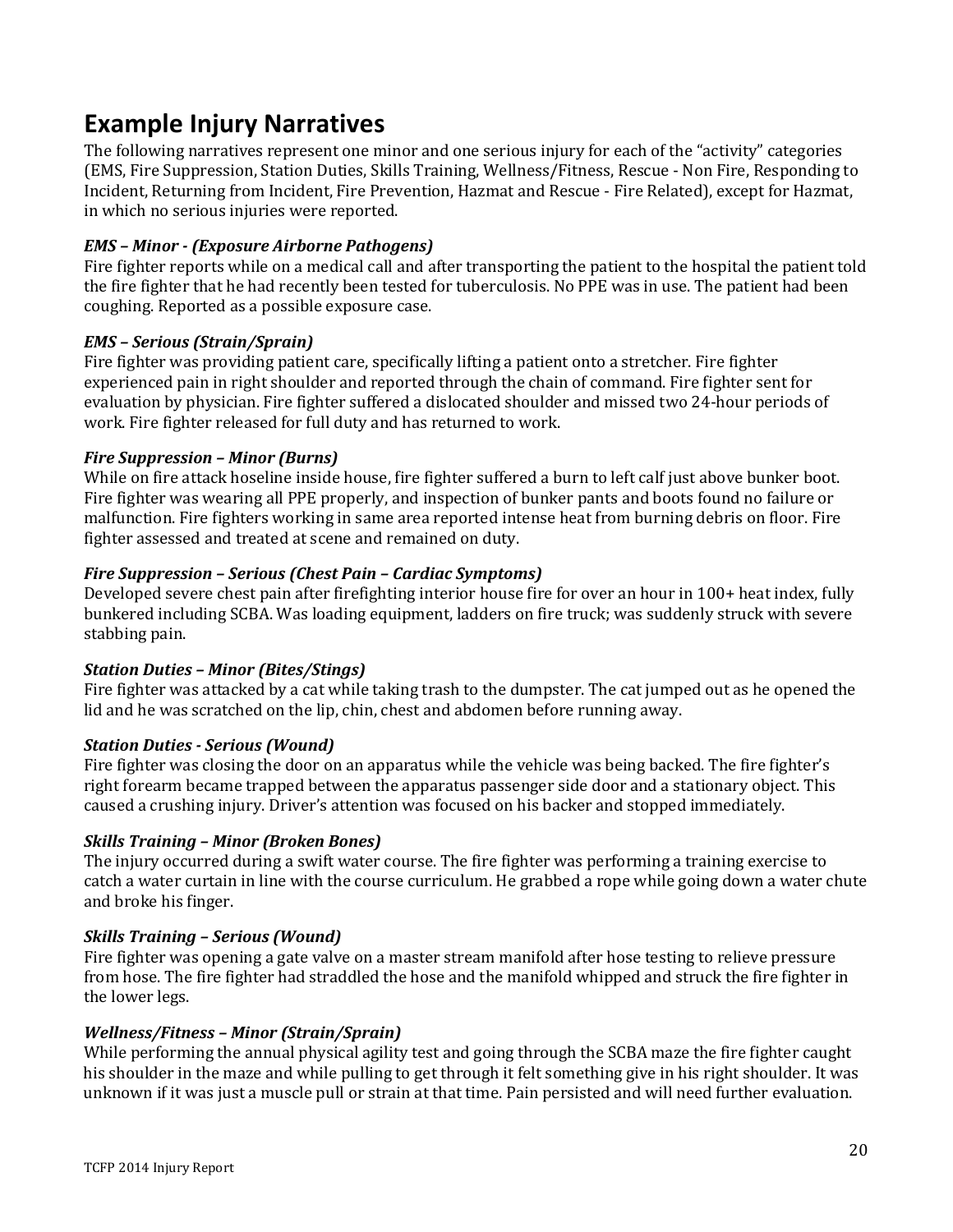# **Example Injury Narratives (continued)**

### *Wellness/Fitness – Serious (Wound)*

Fire fighter was doing pull-ups in weight room and a homemade device that was being used to alter the grip for the pull-ups broke. Fire fighter fell backwards against the weight stack and lacerated his head which required 10 staples. Homemade device was thrown in dumpster.

#### *Fire Prevention – Minor (Wound)*

At a building where the contractor had removed sections of flooring, fire fighter stepped on unsupported section of floor covered by carpet and foot/leg fell approx 18 inches into sub-floor, bruising left shin and cutting right palm.

### *Fire Prevention – Serious (Strain/Sprain)*

While verifying 911 posts along park trail as part of Fire Dept. 911 marker project, fire fighter jumped out of the way to avoid impact from an approaching cyclist and felt pop/pain in right knee.

### *HazMat – Minor (Exposure)*

Fire fighter was assisting police with opening containers that contained crystal methamphetamines.

### *HazMat – Serious (Environmental)*

Fire fighter was on a decontamination team at a hazardous materials incident wearing proper PPE. Fire fighter was overcome by heat exhaustion and transported to a local hospital.

### *Rescue – Fire Related - Minor (Burns)*

Fire fighter attempted a rescue of a trapped fire fighter. Immediately upon entry through a window of the structure, the fire fighter came in contact with hot materials and burned wrists.

#### *Rescue – Fire Related – Serious (Broken Bones)*

While carrying equipment fire fighter tripped and fell, crushing his finger.

### *Rescue Non-Fire - Minor (Exposure Body Fluids)*

Fire fighter was exposed while assessing patient who was restrained by police officers while being combative and spitting. Fire fighter had proper protective equipment on and fully functional at time of injury.

#### *Rescue Non-Fire - Serious (Wound)*

While landing a medical helicopter on the roadway, fire fighter's goggles were briefly dislodged from his face by turbulence. This allowed a piece of debris to enter fire fighter's eye causing a lacerated cornea.

#### *Responding to Incident – Minor (Strain/Sprain)*

Employee was driver of vehicle when he was involved in motor vehicle accident due to slick roads.

#### *Responding to Incident – Serious (Broken Bones)*

Fire fighter was responding to a structure fire when he was involved in a head-on collision with another driver who was travelling in the wrong lane on top of a bridge.

#### *Returning From Incident – Minor (Strain/Sprain)*

Fire fighter reports while returning from a fire alarm run he was tilling the truck down a rough road and strained his back.

#### *Returning From Incident – Serious (Strain/Sprain)*

FF was getting out of the apparatus on a call and missed the first step on the side of the truck. The fire fighter's foot hit the ground causing a strain on the bottom of his foot.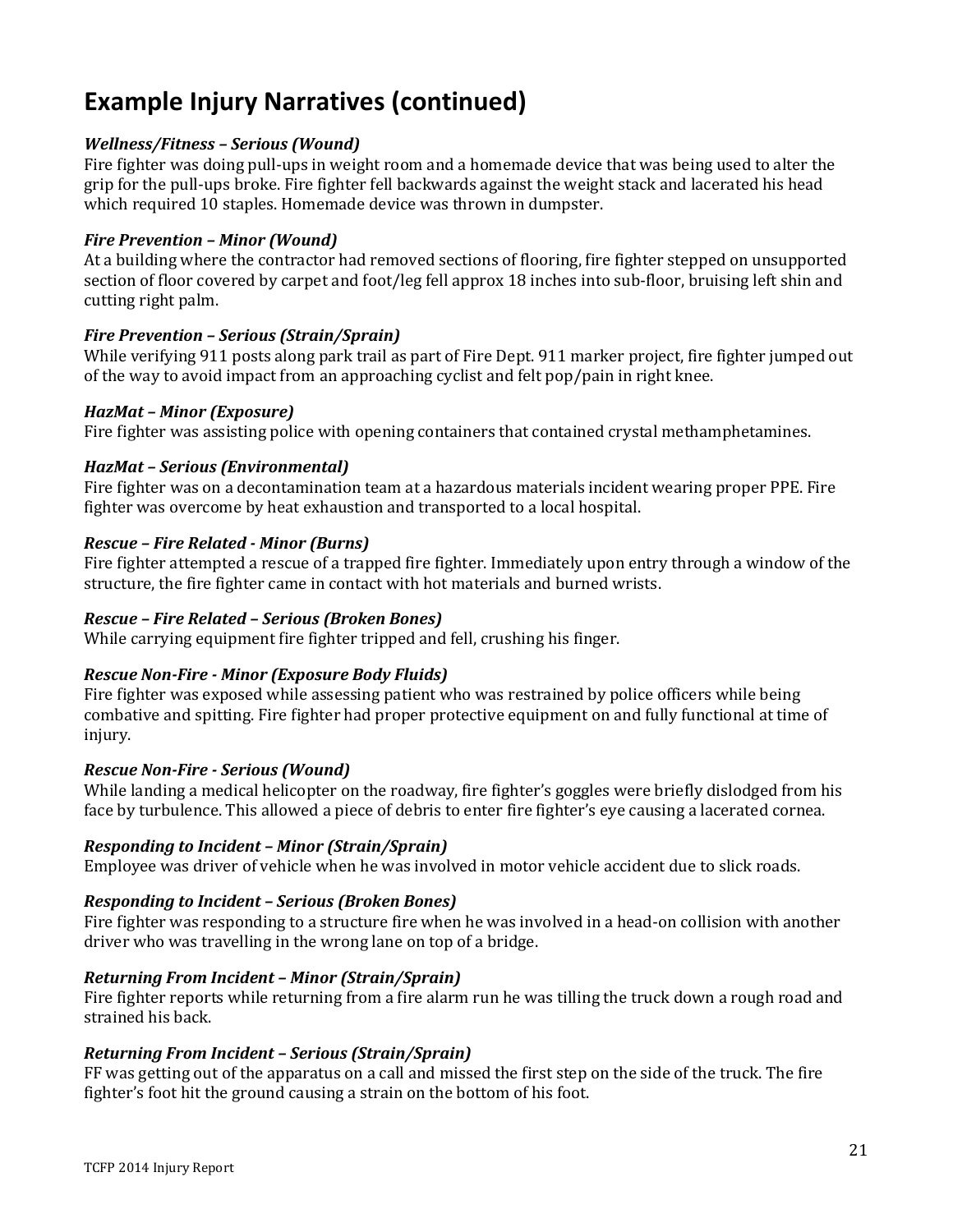# **Comparison between the State of Texas (2014) and National Fire Protection Association (NFPA), U.S. Firefighter Injuries – 2013**

For the purposes of comparison, the commission has mapped its categories to the NFPA categories as follows:

- "Fireground" includes the commission's Fire Suppression and Rescue Fire Related.<br>• "Non-Fire" includes Rescue Non-Fire, EMS and Hazmat
- "Non-Fire" includes Rescue Non-Fire, EMS and Hazmat.<br>• "Other On-Duty" includes Fire Prevention, Station Dutie
- "Other On-Duty" includes Fire Prevention, Station Duties and Wellness/Fitness.

The NFPA's "Responding and Returning" and "Training" categories appear to correspond closely to the commission's categories. (The NFPA numbers include Texas statistics, although the reporting populations may not be the same.)

|                          | Texas 2014 |                | <b>NFPA 2013*</b> |         |
|--------------------------|------------|----------------|-------------------|---------|
| Category                 | Count      | <b>Percent</b> | Count             | Percent |
| Responding and Returning | 182        | 4.49%          | 4015              | 6.10%   |
| Fireground               | 1006       | 24.81%         | 29760             | 45.23%  |
| Non-Fire                 | 1327       | 32.73%         | 12535             | 19.05%  |
| Other On-Duty            | 1070       | 26.39%         | 11800             | 17.93%  |
| Training                 | 470        | 11.59%         | 7770              | 11.81%  |
| Total                    | 4055       | 100%           | 65800             | 100.00% |

### *Table 22: Comparison of Texas 2014 and NFPA 2013*

*\* NFPA data is fro[m U.S. Firefighter Injuries –](http://www.nfpa.org/research/reports-and-statistics/the-fire-service/fatalities-and-injuries/firefighter-injuries-in-the-united-states) 2013, copyright© 2014, National Fire Protection Association, Quincy, MA.*



### *Figure 10: Injuries by Activity Percentages – Comparing Texas 2014 and NFPA 2013*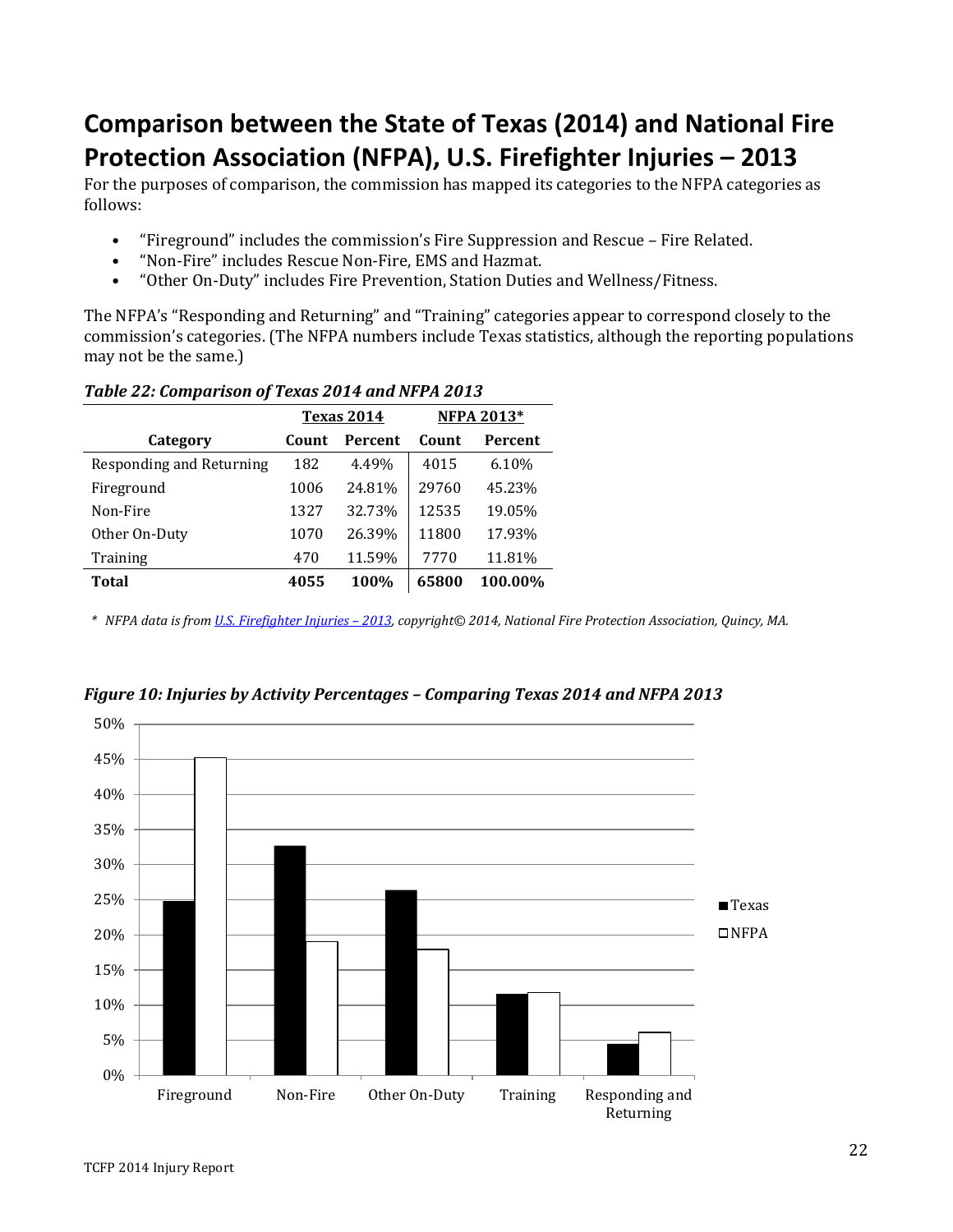### **2014 Findings/Recommendations**

The injuries reported to the Texas Commission on Fire Protection in 2014 are consistent with previous years' reporting, with one notable exception: there was a large increase in the number of asbestos exposure reports. This increase resulted largely from incidents reported by one of the state's major metropolitan departments. These kinds of reports are likely to continue to increase in future reporting years, not because fire protection personnel are facing new challenges, but because there is a greater recognition, awareness and understanding throughout the fire service that long-term illnesses may represent challenges to the long-term health of its members.

The commission intends to continue monitoring this trend. Although the reported exposures in 2014 show a dramatic increase, the commission believes it may be too soon to determine whether these exposures reports were anomalies, or whether they mark the beginning of a trend. The commission's current guidance to departments is consistent with the instructions we have provided since the beginning of the injury reporting program, which is that when a department files a First Report of Injury with their insurance carrier, it should report the injury to TCFP. This will help us gain a better understanding of how our fire departments are being impacted by these issues on a statewide basis.

Commission rule §435.23 (a) states, "A fire department shall report all Texas Workers' Compensation Commission reportable injuries that occur to on-duty regulated fire protection personnel on the commission form." The commission's guidance states, "When the department files a 'First Report of Injury' they should report the injury to the commission as well."

The commission's injury reporting program gathers and compiles *aggregate* information. The goal of the program is to gain a better understanding of the injuries suffered by the Texas fire service as a whole, rather than tracking the specifics of any individual's injuries and recovery. In fact, Texas Government Code §419.048 specifically prohibits the release of personally identifying information: "The commission may not release, and a person may not gain access to, any information that could reasonably be expected to reveal the identity of injured fire protection personnel." To comply with this statute and to protect every individual's personal medical history and health information, the commission currently does not collect or maintain personally identifying information through its injury reporting form.

This approach creates a record of an injury at a specific incident, but departments must keep detailed records internally and continue to work with the Texas Workers' Compensation Division's reporting program in long-term management of injuries and illnesses.

To help reduce injuries related to fire protection-related exposures, the commission requires that departments follow NFPA 1851, Chapter 7.1.4.2, which states that departments should contact the manufacturer of the PPE for instructions on the decontamination of PPE ensemble elements exposed to known contaminants.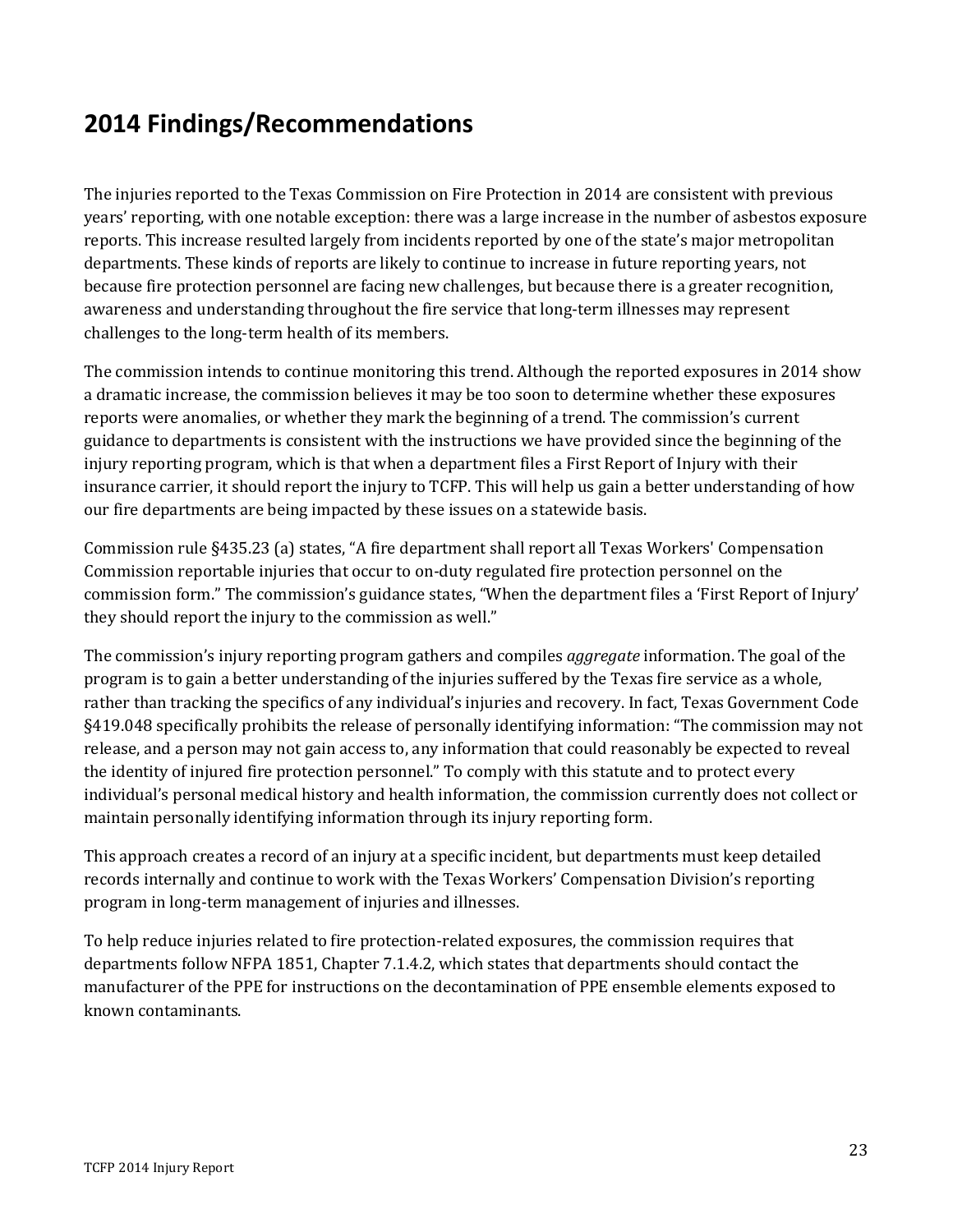Additionally, the commission encourages departments to review these guidelines from the Firefighter Cancer Support Network's April 2013 white paper, [Taking Action Against Cancer in the Fire Service:](http://www.firehouse.com/download?content_id=12088805)

*What immediate actions can I take to protect myself?* 

- *1. Use SCBA from initial attack to finish of overhaul. (Not wearing SCBA in both active and post-fire environments is the most dangerous voluntary activity in the fire service today.)*
- *2. Do gross field decon of PPE to remove as much soot and particulates as possible.*
- *3. Use "Wet-Nap "or baby wipes to remove as much soot as possible from head, neck, jaw, throat, underarms and hands immediately and while still on the scene.*
- *4. Change your clothes and wash them immediately after a fire.*
- *5. Shower thoroughly after a fire.*
- *6. Clean your PPE gloves, hood and helmet immediately after a fire.*
- *7. Do not take contaminated clothes or PPE home or store them in your vehicle.*
- *8. Decon fire apparatus interior after fires.*
- *9. Keep bunker gear out of living and sleeping quarters.*
- *10. Stop using tobacco products.*
- *11. Use sunscreen or sun block.*

*The importance of annual medical examinations cannot be overstated — early detection and early treatment are essential to increasing survival.*

NFPA 1851, adopted by the commission under §419.040 and 37 TAC Chapter 435, addresses the proper storage of clothing and PPE.

NFPA 1500, Chapter 10, Medical and Physical Requirements, (which under §435.5 is a commissionrecommended standard) provides additional guidance, as does NFPA 1582, *Standard on Comprehensive Occupational Medical Program*. The commission encourages comprehensive pre-employment physicals to establish "baselines" against which to measure changes in employees' health throughout their careers.

The issue of occupational illness is somewhat problematic, in that the program's governing statute charges the commission with studying injury data and making recommendations to reduce injuries. The statute does not call for the commission to gather, evaluate or make recommendations for reducing illnesses. Although this may seem like a "semantic" distinction (particularly for a fire fighter who is suffering), it does represent a significant legal and logistical hurdle that may require future legislation to address.

Many fire service entities throughout the nation are studying the long-term health risks to fire protection personnel. Toxic smoke, asbestos, and other hazardous materials are potential hazards at every fire scene. As the commission's fire fighter advisory committee's presiding officer has noted, "Every fire scene is a hazardous materials scene." First responders are frequently exposed to patients with potentially contagious illnesses; in 2014 several fire protection personnel were potentially exposed to the Ebola virus. (None actually contracted the illness.) Water rescues often expose personnel to sewage and chemical hazards.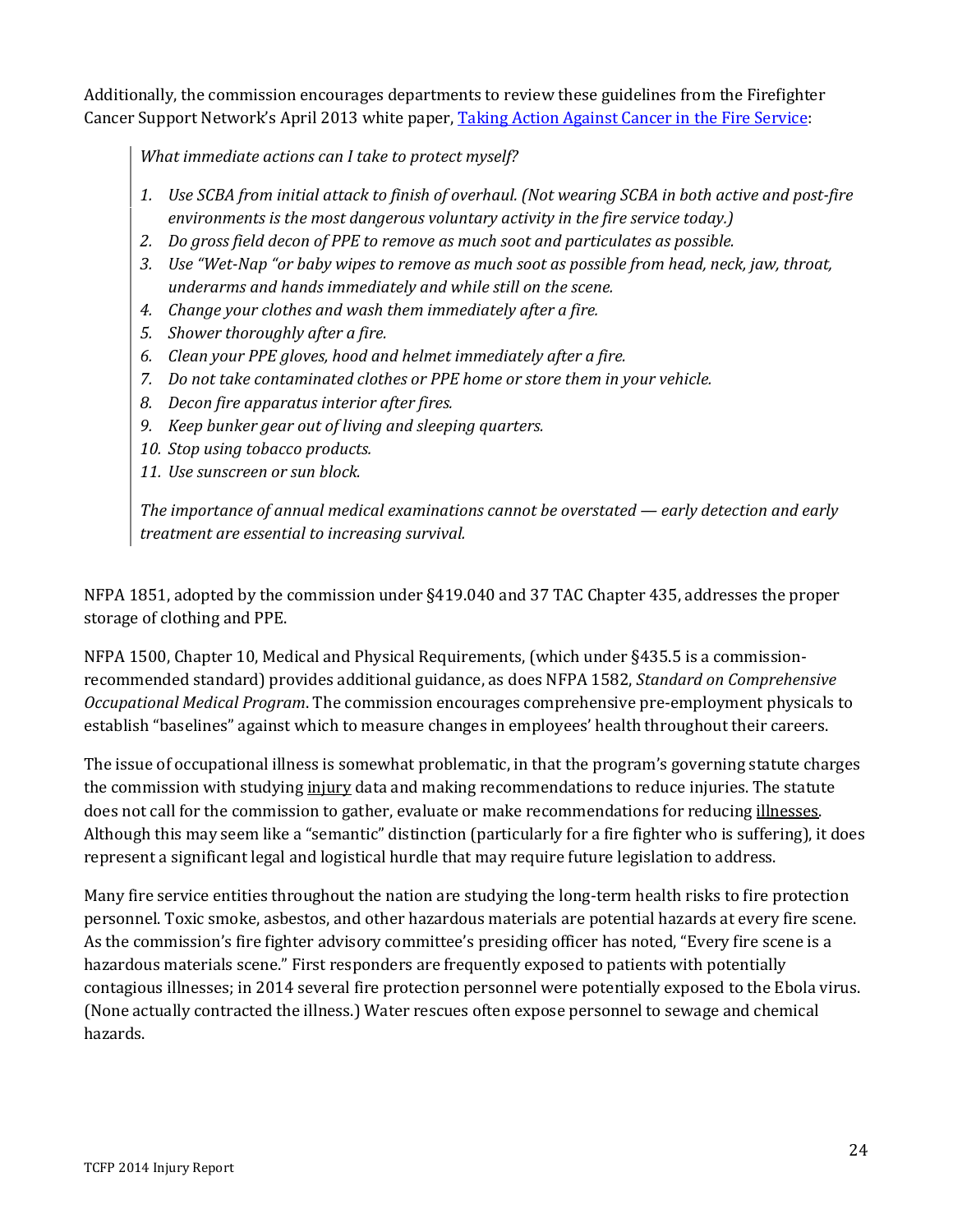In recognition of the variety of exposures, at the June 2015 fire fighter advisory committee meeting the agency staff proposed modifying the commission's report form to include separate, specific categories of exposure/illness reporting:

- Exposure with injury
- Exposure with no injury
- Illness

The staff will work to incorporate these categories into a redesigned injury report form between now and the beginning of the 2016 reporting year.

With that noted, however, the commission believes that its injury reporting program can and should be helpful to the profession as a whole. In its relatively short lifespan, the injury reporting program has shown consistent data year-to-year that can help the Texas fire service understand how fire protection personnel are getting hurt on the job, and as a result, can provide insights as to when intervention by departments can help reduce fire protection personnel injuries.

For example, the commission can state with confidence that strains and sprains are the leading fire service injuries. Roughly half of all reported injuries - and 70 percent of lost time injuries - are the result of strains and sprains. The commission has similarly seen a consistent "60/40" balance over the years of injuries incurred in emergency vs. non-emergency situations.

These are data points that the Texas fire service did not have prior to the creation of the injury reporting program. The commission believes that more data, more information and better awareness of the challenges the fire service faces are always good. It may be helpful, for example, for the Texas fire service to know that many of its fire protection personnel are suffering injuries incurred in the performance of water rescues. Although this may not be news to Texas fire fighters, water rescues may not come immediately the public's mind when considering the challenges its fire departments face. The Texas fire service now has the reference data to draw on which it may not have had prior to the creation of the program.

### *Commission-adopted standards*

The commission has adopted several NFPA and other nationally recognized standards to help keep Texas fire protection personnel safe. This list summarizes the relationships between some of the Texas laws and national standards and is not intended to be all-inclusive:

### **Texas Government Code**

- [§419.040, Protective Clothing](http://www.statutes.legis.state.tx.us/Docs/GV/htm/GV.419.htm%23419.040)
- [§419.041, Self-Contained Breathing Apparatus](http://www.statutes.legis.state.tx.us/Docs/GV/htm/GV.419.htm%23419.041)

[§419.042, Personal Alert Safety Systems](http://www.statutes.legis.state.tx.us/Docs/GV/htm/GV.419.htm%23419.042)

[§419.043, Applicable National Fire Protection Association Standard](http://www.statutes.legis.state.tx.us/Docs/GV/htm/GV.419.htm%23419.043)

[§419.044, Incident Management System](http://www.statutes.legis.state.tx.us/Docs/GV/htm/GV.419.htm%23419.044)

[§419.045, Personnel Accountability System](http://www.statutes.legis.state.tx.us/Docs/GV/htm/GV.419.htm%23419.045)